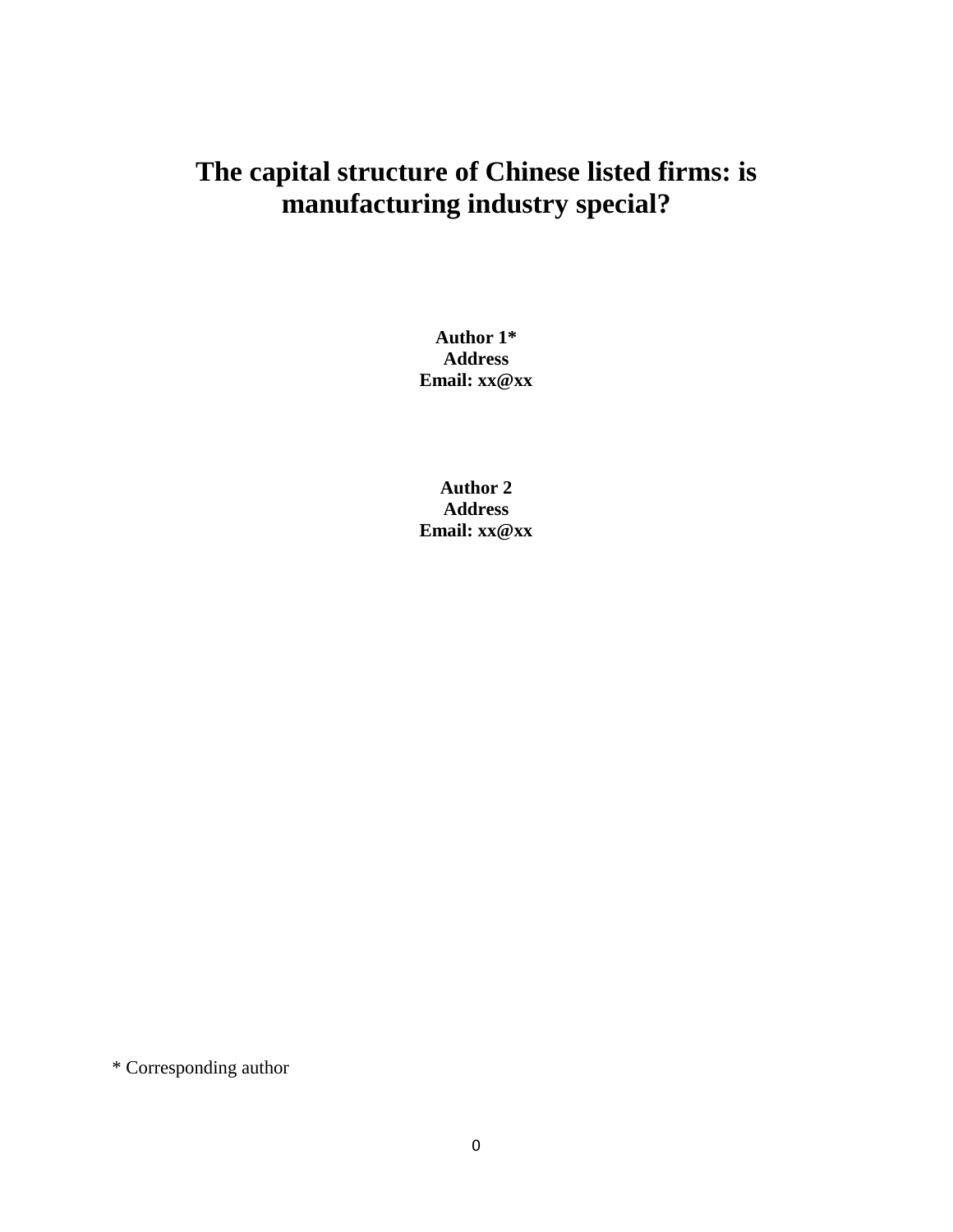## **The capital structure of Chinese listed firms: Is manufacturing industry special?**

#### **Abstract**

**Purpose -** This paper examines whether or not industry membership can explain the leverage of Shanghai listed firms prior to the 2007 financial crisis. In view of the central role that the manufacturing industry played in China's rise as a global economic power, we are particularly interested in whether or not manufacturing is a special case.

**Design/methodology/approach -** The paper undertakes a comparative study of leverage differences between manufacturing and non-manufacturing industry firms on a cross-section and time-series basis. This is supplemented by a regression analysis that models the factors determining leverage on an industry-by-industry basis.

**Findings -** We find that leverage levels differ across industries because of industry-based differences in financial characteristics. It is also found that, despite playing a leading role in China's economic development, there is no evidence to suggest that manufacturing is a special case. Across all sectors borrowing-power-related variables were identified to be important determinants of leverage and, contrary to our expectations, factors relating to profitability were largely insignificant.

**Research limitations/implications -** The Trade Off and Pecking Order capital structure theories found to be commonly applicable to firms in the in the Western business environment do not appear to adequately explain capital structure in China.

**Originality/value -** We identify evidence to suggest that China needs to be treated as a 'special case' in the context of capital structure theory due to the unique cultural and business environment.

**Keywords** Capital Structure, Chinese listed companies, Manufacturing industry, Cultural factors

**Paper type** Research Paper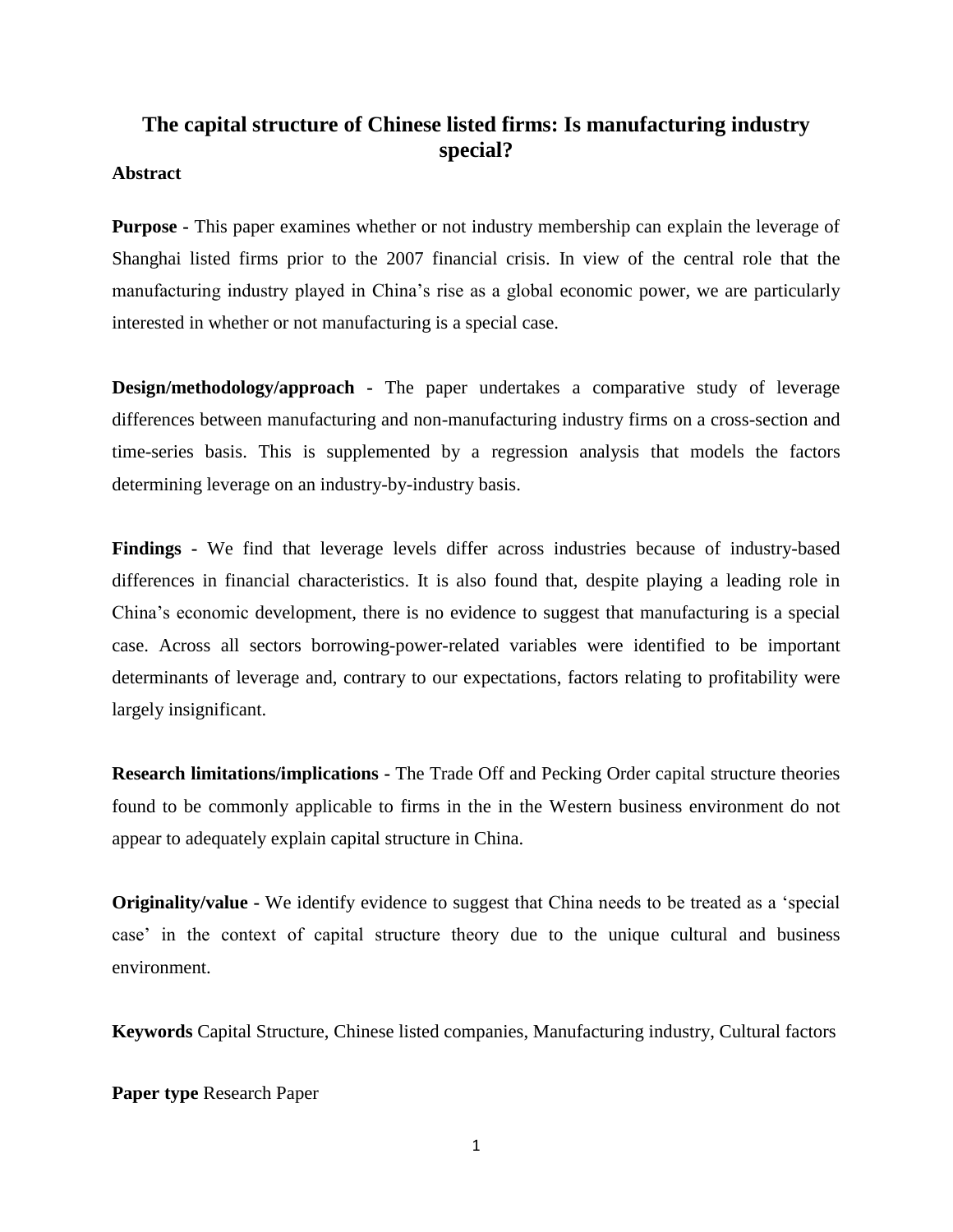#### **1. Introduction, literature and hypotheses**

It is not clear how relevant established Western capital structure theories are to Chinese capital markets. For example, Tse and Rodgers (2011) demonstrate that the Tax Shield capital structure model did not apply in the Chinese context. Other Western based research suggests that industry membership can explain between-industry variations of leverage (For example, Tse (2002) in relation to the UK). This paper examines whether or not this is also the case for Shanghai listed companies given the cultural and institutional differences between China and Western countries.

#### *1.1 Behavioural, Cultural and Institutional influences on capital structure*

Evidence in the literature suggests that capital structure can be influenced by behavioural factors. For example, Bertrand and Schoar (2003) found that financially aggressive CEOs showed a tendency to use higher leverage than their more conservative peers. A number of other studies also indicate that over optimism bias can be a significant issue; Hackbarth (2008) found that over confident managers tend to issue more debt and are less likely to follow a standard pecking order. From a cultural perspective Chui *et al.* (2002) argue that a nation's culture can affect corporate capital structures. Their cross-country study found that countries with high degrees of cultural 'conservatism' tend to have lower corporate debt ratios. This is particularly important in China where the interests of the individual are seen as relatively less important than those of the group. The importance of cultural factors in China was highlighted by Kai Li *et al.* (2011) who report that *national* culture has significant explanatory power in the financial leverage decisions of foreign joint ventures. Chui *et al.* (2002) conclude by asking if national culture is the missing part of the capital structure puzzle and ask whether this is related to attitudes to saving. A conservative attitude to savings appears to be a Pan-Chinese phenomenon and not just restricted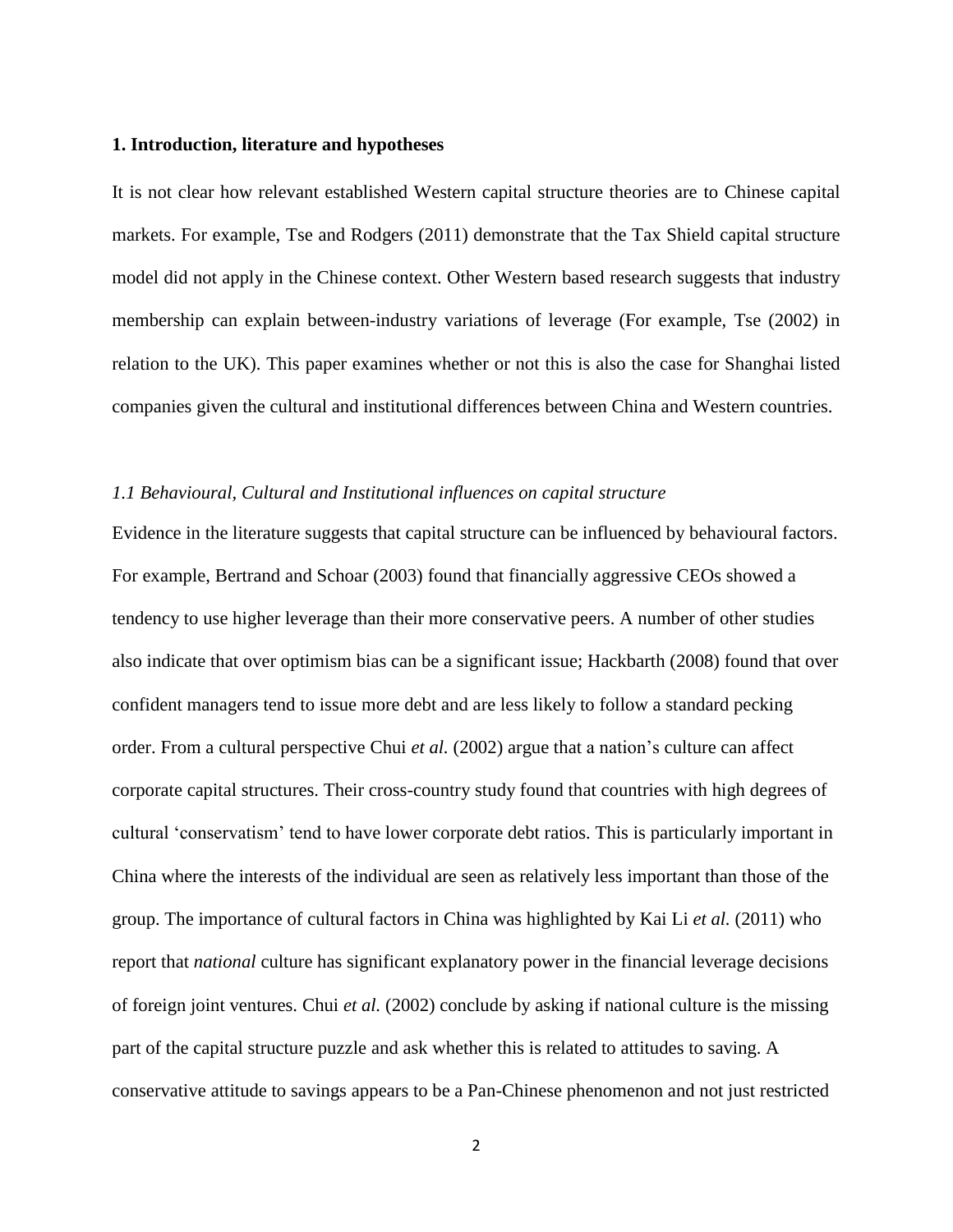to the Peoples Republic of China (PRC). Tung and Baumann (2009) found that Chinese who were born and raised overseas had similar attitudes in this respect to their counterparts in the PRC.

 Institutional factors may also possibly influence capital structures. A key distinguishing feature of Chinese capital markets in this respect is the high proportion of listed company shares held by the state. Wei and Geng (2008) argue that this reduces the effectiveness of corporate governance. The overall impact of state ownership on capital structures is however disputed in the literature. Liu *et al*. (2011) argue that state-owned enterprises (SOE) have higher leverage ratios than their non-SOEs peers and are also more market driven. However, Tse and Rodgers (2011) argue that tax incentive effects mean that the impact of government share holdings on capital structure is unclear as increasing corporate borrowing will reduce government tax revenue through tax shield effects. Huang and Song (2011) on the other hand argue that state ownership has no significant influence on capital structure decision in Chinese firms.

#### *1.2 Pecking Order and Trade-Off theories of Capital Structure*

These are the two principle (and competing) capital structure theories found in the Western literature. Pecking Order Theory (POT) argues that firms have clear preferences in their sources of funding. Internal funds are normally identified as being at the top of the pecking order and, as a consequence, a negative relationship is predicted between leverage and profitability (more profitable firms will undertake less external borrowing). There is a debate in the literature as to the precise structure of the pecking order. Myers and Majluf (1984) argue that new debt finance will be preferred to equity as new equity can be taken as a signal by investors that managers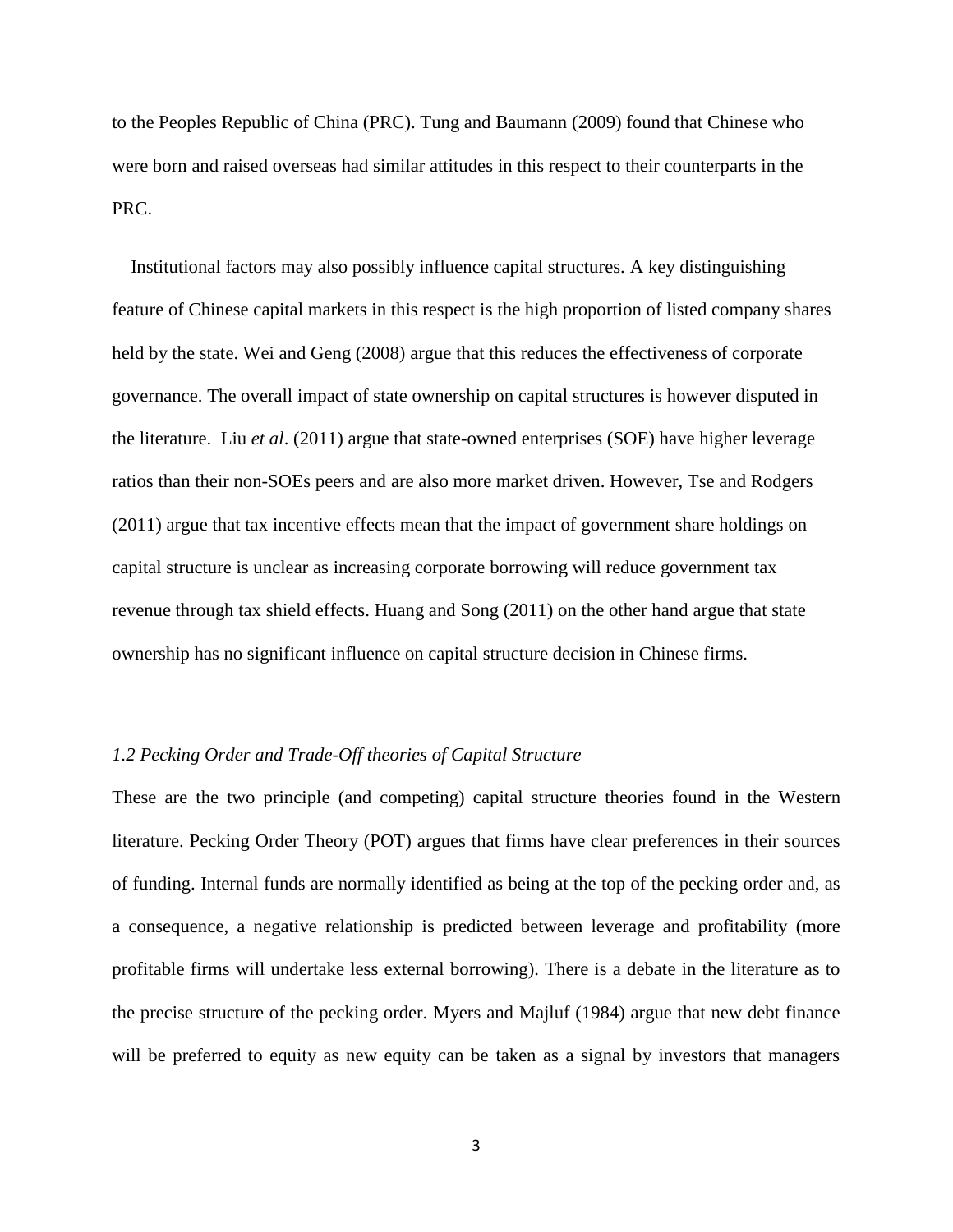believe the firm's equity to be overvalued. However, Lien *et al.* (2012) found evidence of a reverse pecking order in China; firms were found to prefer to issue shares rather than debt.

 Trade Off theory argues that firms will determine their capital structures by trading off the costs and benefits associated with different sources of finance. For example, long term debt use is determined by the trade-off between the risk of possible bankruptcy and the tax savings associated with debt finance. Jensen and Meckling (1976) and Jensen (1986) extended the model to incorporate the agency cost problem and subsequently Baker *et al.* (2007) argued that debt financing is a potential agency cost control mechanism as it reduces free cash flow and encourages the monitoring of management by debt providers.

#### *1.3 Industry membership and capital structure in the literature*

The mix of debt-to-equity has been found to differ from industry-to-industry (Kim, 1997) and also from country-to-country (Wald, 1999). Country based differences may possibly reflect differences in tax regimes if firms are adjusting their leverage to optimise tax shield benefits. To take advantage of tax shields firms need to have good earnings potential and tangible assets to back up any borrowing. These two associated elements are commonly called debt capacity. A study of Chinese firms by Cai *et al.* (2008) suggested that, although long term debt was small and accounted for only 23% of total debt, the availability of collateralized assets did have a significant influence on the debt maturity profile.

 A number of other studies argue that both industry-related and country-related factors can explain differences in leverage levels. For example, Remmers *et al.* (1974) found that industryrelated factors were significant in Japan and France but not in the United States (US), the Netherlands and Norway. A subsequent study by Sekely and Collins (1988), that examined 677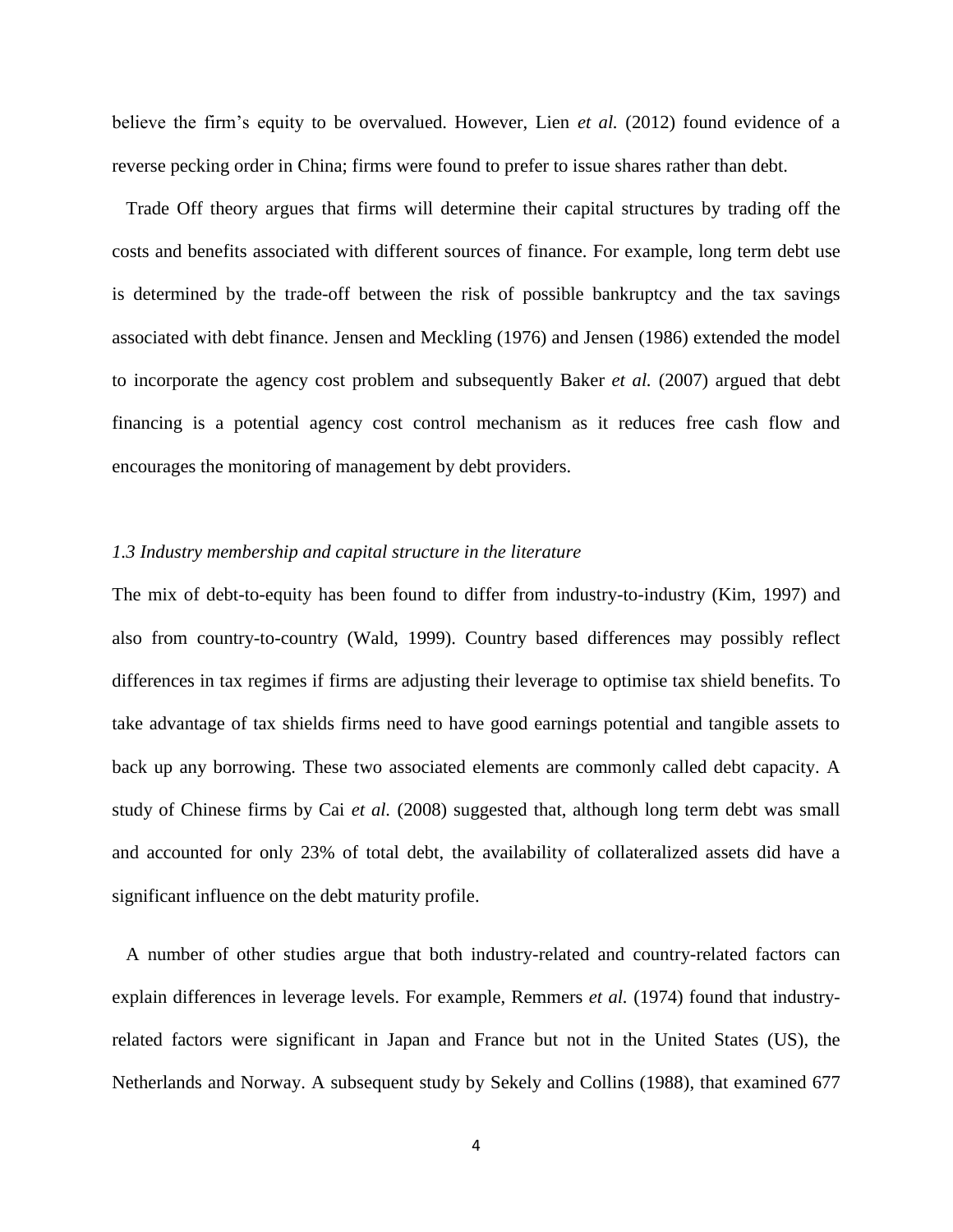firms in 9 industries across 23 countries, argued that country level effects are possibly more important than industry level effects. They put these differences down to cultural influences. More recently Jong *et al.* (2008) also reported country-related influences on firms' leverage levels and MacKay and Phillips (2005) argue that, in the US at least, financial structures are determined at firm level rather than industry level.

 Although the literature in respect to industry-based leverage effects is somewhat equivocal, we argue in this paper that if Western capital structure models are applicable to Chinese firms we would expect to find some evidence of industry–based leverage effects. The literature in respect to the impact of China's rapid economic growth on capital structures is very limited. In particular, we can find no substantive research that attempts to examine industry-related differences in these capital structures. This issue is of particular interest given that the evidence suggests China may eventually become the biggest economy in the world.

 Any industry-based leverage effects could, we argue, potentially be a function of the level of debt capacity. Woodruff (2007), using US data covering 2001-2005, identified debt capacity as being *potentially* a function of four factors: the proportion of property and plant and equipment in total assets, industry group (because of asset specificity), sales variability and the depreciation method used. He found the first two factors to be statistically significant in explaining the debt capacity. Higher debt capacity was particularly pronounced in respect to the (non-high technology) manufacturing industry. This is possibly not surprising as firms in this industry produce similar products and services and also utilize assets that have similar asset specificity risk (Espahbodi *et al*., 2002).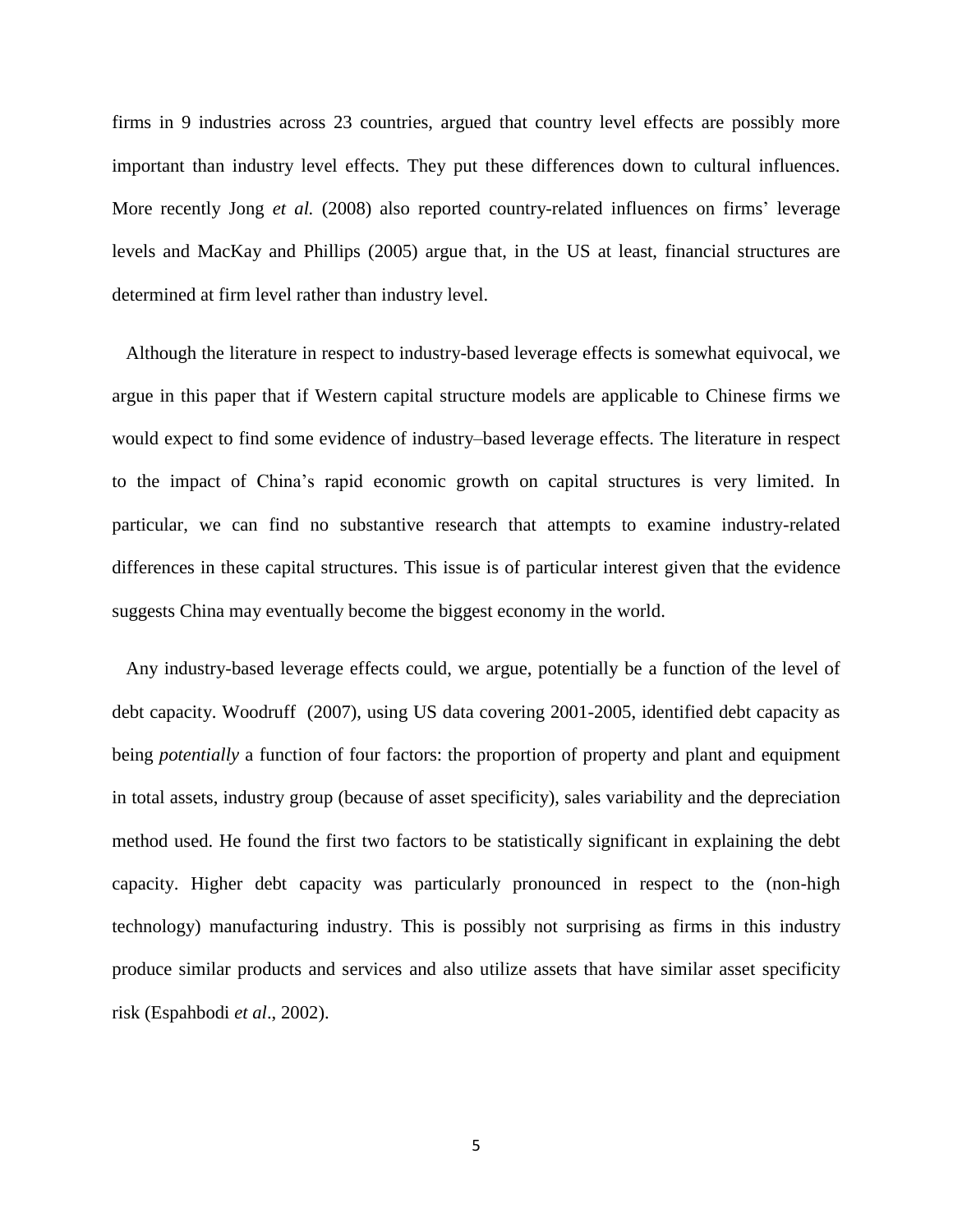The principal conceptual argument of this paper is that growing industries with high levels of tangible assets (for use as collateral) and with high levels of profit growth will borrow more. Therefore, we would expect there to be substantial differences in leverage-related financing behaviour between manufacturers and other industries.

#### *1.4 Hypotheses and contributions*

Following our review of literature presented above, we establish the following testable hypotheses:

- 1. Amongst profitable Chinese listed companies leverage is industry dependent;
- 2. Leverage will be significantly higher in the manufacturing industry;
- 3. Industry-based *differences* in leverage can be explained in terms debt capacity (borrowing power and profitability) differences<sup>i</sup>.

Using a market competition based perspective Guney *et al.* (2011) found some evidence to suggest that industry factors may affect Chinese firms borrowing level. We, however, examine this issue from a debt capacity perspective. This paper contributes to the literature as follows:

1. By examining the extent to which capital structure decisions are industry-dependent for Shanghai stock market listed firms. A particular focus is placed on the manufacturing industry given its preeminent role in driving Chinese economic development. We examine whether or not it is a 'special case' in terms of the ways in which it uses leverage given its need to raise large amounts of new capital.

2. By identifying innovative variables that are arguably better proxies for 'borrowing power' than those found in the current literature. We identify two groups of explanatory variables which,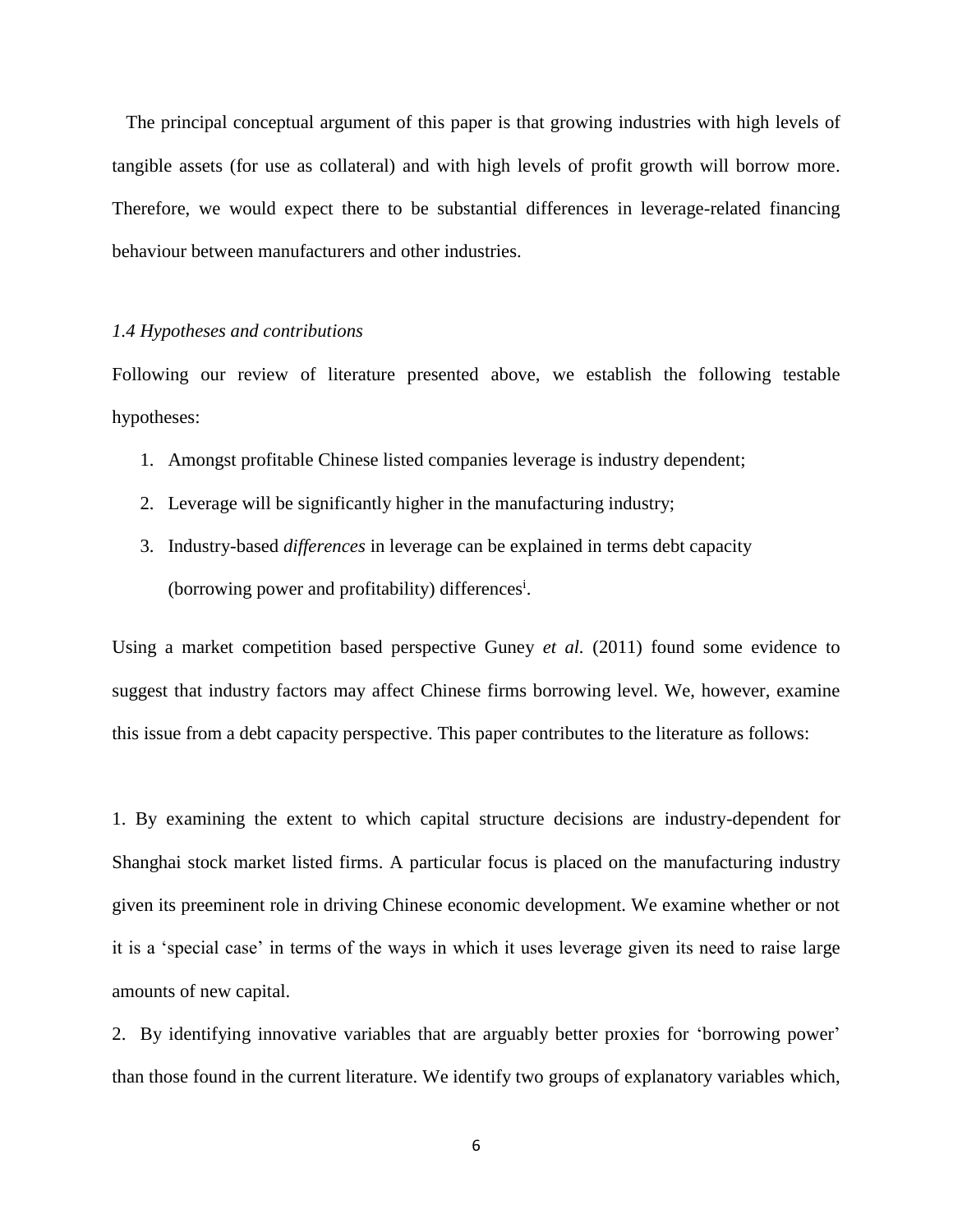we argue, are highly industry-dependent and use these in a *direct* test of the industry membership hypothesis. We argue that this approach is novel in the context of the literature. Previous tests of industry membership theory, for example Talberge *et al.* (2008), rely on general capital structure models rather than developing a *direct* test.

3. By presenting evidence that profitability related factors are not important influences on leverage levels in Chinese firms. This calls into question whether or not *both* Pecking Order and Trade-Off theories can be applied to Chinese firms. We argue that this surprising finding may relate to Chinese cultural factors; specifically, that the negative attitude of the Chinese towards borrowing at personal level appears also to be reflected in corporate culture.

 The paper is structured as follows: Section 2 describes the dataset and our sampling procedures. Section 3 is a cross section and time series comparative study of leverage differences in manufacturing and non-manufacturing industries. Section 4 uses regression analysis to model the factors determining leverage on an industry-by-industry basis. Section 5 discusses whether or not China is a special case in the context of capital structure theory and finally Section 6 concludes the paper.

#### **2. Data Description**

Our sample is drawn from Shanghai Stock Exchange 'A' share index as at November 25<sup>th</sup> 2008. The principal source is the Reuters 3000 Xtra global financial database. At this time there were 852 companies that had been listed on a continuous basis from 2002 to 2007. After excluding 21 finance industry companies, this left an initial sample of 831. The data, shown on an industry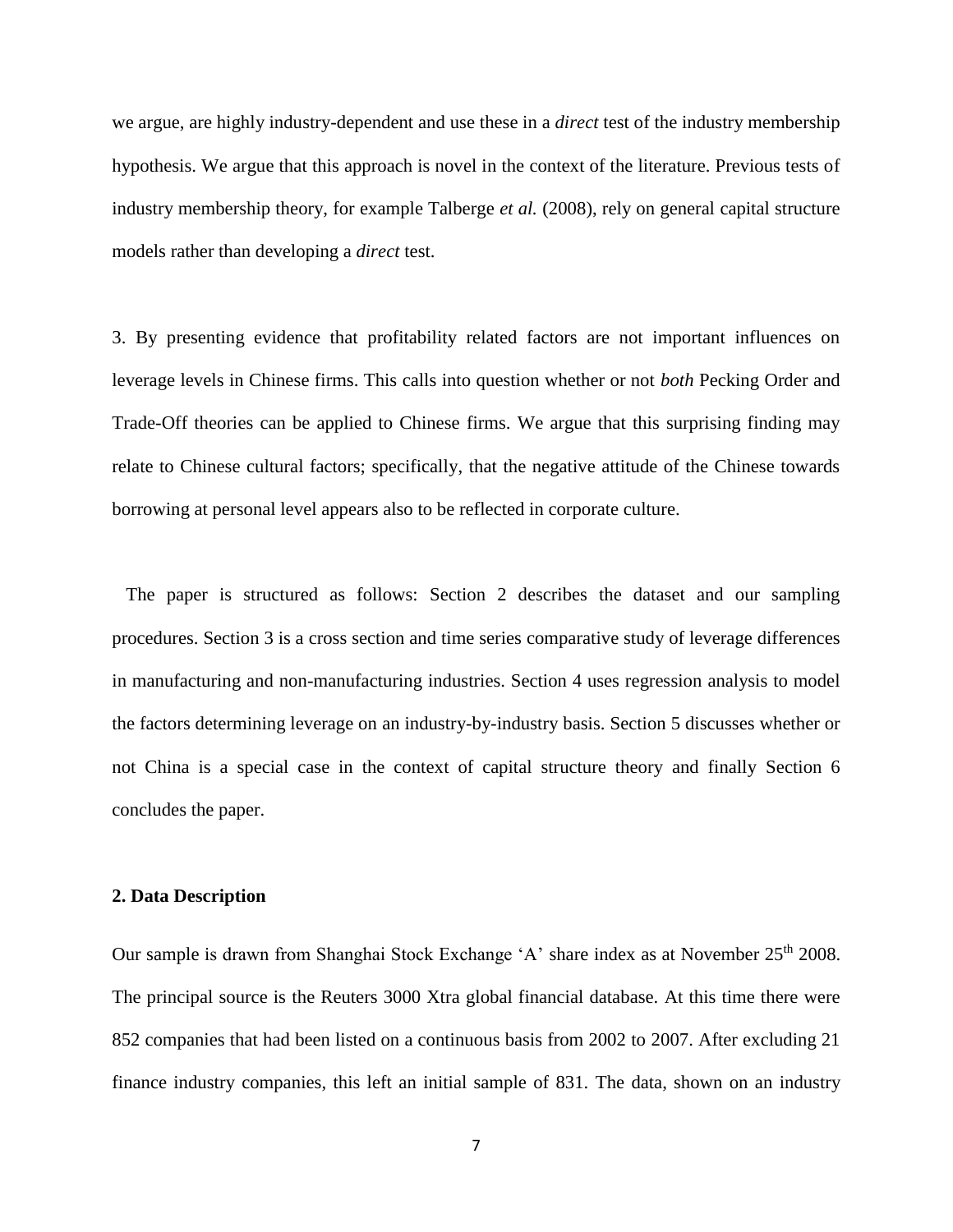basis, is summarised in Table 1. Data was not used beyond 2007 in order to avoid potential complications associated with global financial crisis and to maintain a relatively 'normalised' data set corresponding to a relatively stable economic environment<sup>ii</sup>.

 The data set was further adjusted to include only firms that used long term debt finance and were also in a position to make adjustments to their leverage ratios. For example, a significant number of companies with negative equity that were financed predominantly through their current liabilities are excluded from the sample. The omission of a large number of cases would normally indicate that potential sample selection bias issues would need to be examined as part of any statistical procedures. However, in this study this issue does not arise as the analysis being undertaken is *conditional* on the cases in the sample having the potential to make significant adjustments to long-term debt.

 Based on the criteria identified above we exclude firms that: had negative pre-tax profits, that historically have made no use of long-term debt (LTD) finance, that had negative equity, that had annual EBIT growth exhibiting excessive volatility (growth changes by 10 fold or more) and finally some obvious outliers where current liabilities exceed half of total liabilities *and* interest paid is more than LTD. The final exclusion is more data related; the sample omits firms where it is likely that a significant part of the interest paid related to short-term borrowing costs. This approach is taken because the data-set used does not enable the identification of separate shortterm loan and long-term loan interest payments. This means that where there are significant short-term loans, the use of such data would introduce a significant upwards bias in estimates of long-term borrowing costs. This problem cannot be eliminated, but to minimize it we omit firms with high current liabilities relative to total liabilities as they are likely to have significant short term loans (such as bank loans). We assume that if these firms were also paying large interest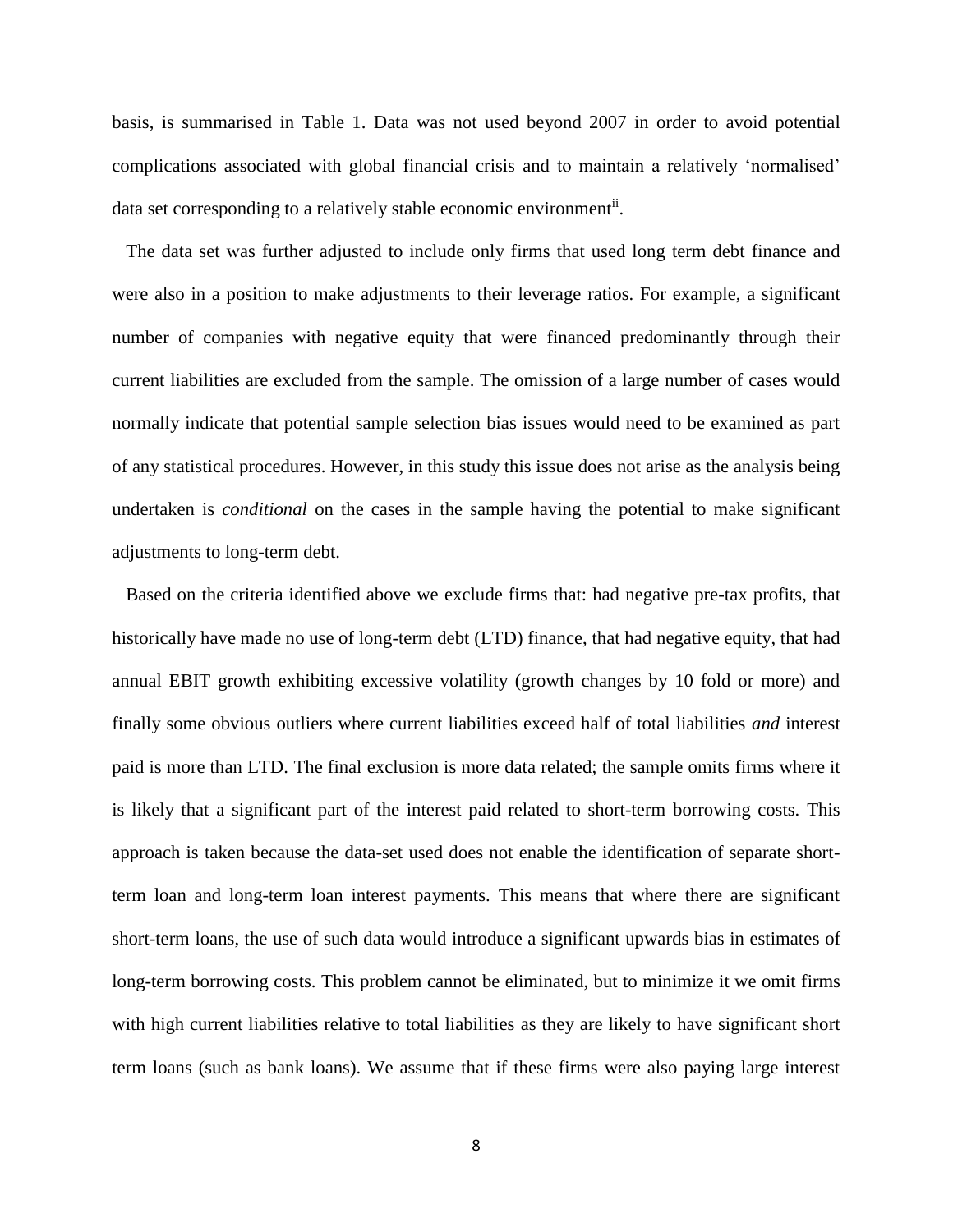payments relative to their LTD, then a substantial proportion of these payments are unlikely to relate to the LTD.

#### *2.1 Preliminary analysis of the data*

Given China's export orientation, manufacturing companies dominate market listings in terms of firm numbers; they represent 55% of the initial sample shown in Table 1. The next biggest industry group is I.T. services representing around 6.6%. The test-sample dataset shown in the second column is reasonably representative; for example, manufactures and I.T. services account for 53% and 5.1% respectively. It can be noted that there was significant between-industry variation in average firm size, as measured by total assets. The mining/oil industry stands out in this respect.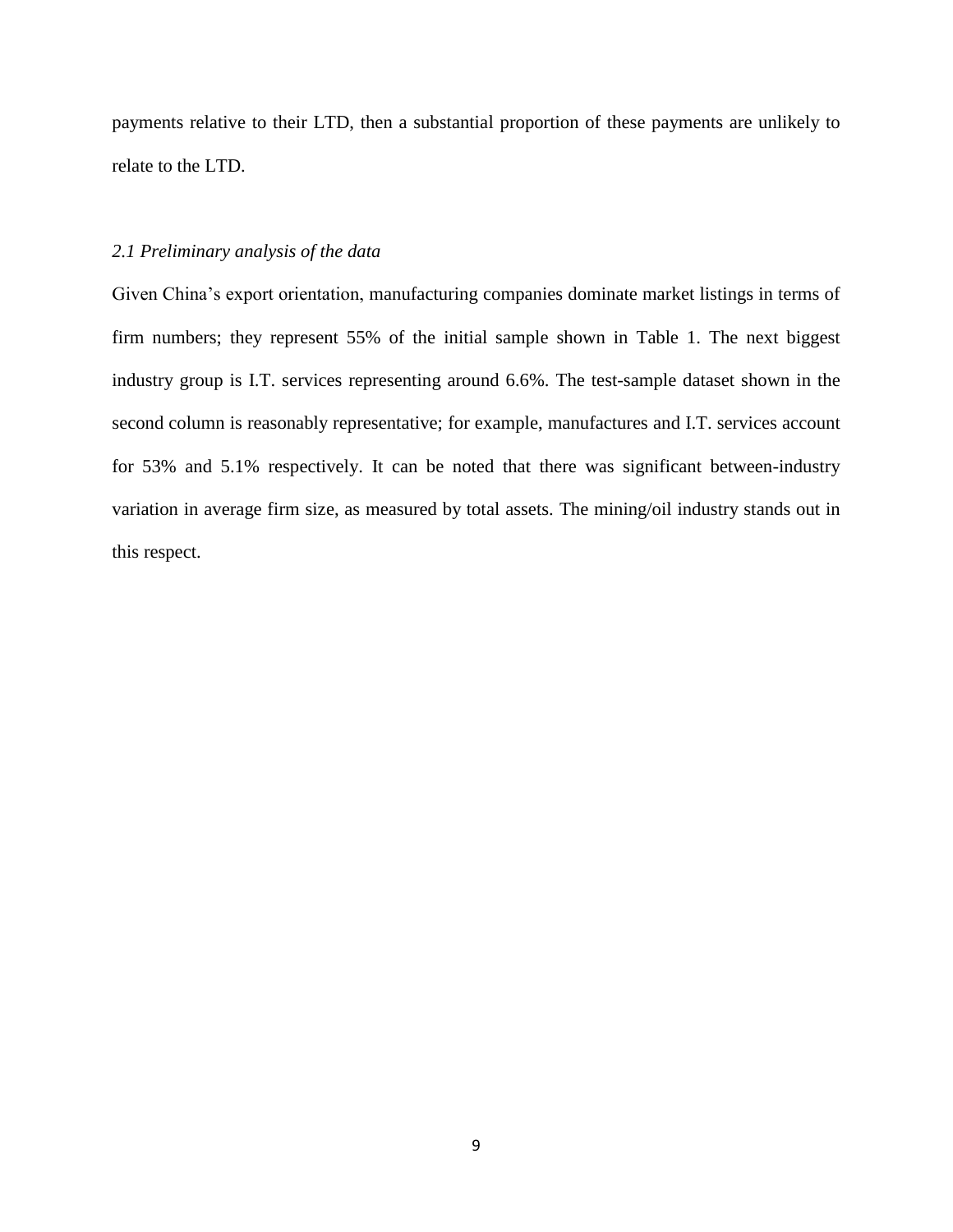| <b>Industry</b>         | <b>Total</b><br>listed <sup>a</sup> | <b>Test</b><br><b>Sample</b> | Average sizeb | <b>Mean debt</b><br>borrowing<br>capacity <sup>c</sup> | <b>St.</b> deviation | T-test <sup>d</sup> |
|-------------------------|-------------------------------------|------------------------------|---------------|--------------------------------------------------------|----------------------|---------------------|
| <b>Total</b>            | 831                                 | 550                          | 15.25         | 0.48                                                   | 0.23                 |                     |
| <b>Manufacturing</b>    | 461                                 | 292                          | 4.84          | 0.45                                                   | 0.19                 |                     |
| <b>Agriculture</b>      | 24                                  | 15                           | 1.98          | 0.42                                                   | 0.11                 | $-1.24$             |
| <b>Conglomerates</b>    | 44                                  | 25                           | 8.43          | 0.50                                                   | 0.22                 | 1.46                |
| <b>Construction</b>     | 41                                  | 19                           | 14.13         | 0.32                                                   | 0.21                 | $-3.83***$          |
| <b>Utilities</b>        | 39                                  | 34                           | 15.84         | 0.76                                                   | 0.13                 | $13.7***$           |
| I.T.                    | 55                                  | 28                           | 5.05          | 0.30                                                   | 0.16                 | $-6.43***$          |
| <b>Mining/Oil</b>       | 19                                  | 18                           | 101.1         | 0.56                                                   | 0.15                 | $3.10***$           |
| <b>Real Estate</b>      | 29                                  | 24                           | 7.73          | 0.23                                                   | 0.24                 | $-4.84***$          |
| <b>Wholesale/Retail</b> | 43                                  | 36                           | 3.73          | 0.50                                                   | 0.25                 | 1.28                |
| <b>Others</b>           | 76                                  | 59                           | 2.83          | 0.65                                                   | 0.22                 | 7.48***             |

## **Table 1: Companies listed on Shanghai 'A' stock exchange on a continuous basis 2002-2007 shown by industry**

Notes: <sup>a</sup>As at November 25<sup>th</sup> 2008; <sup>b</sup>Average size of sample companies measured by Total Assets (shown in units of 1 billion Yuan and sourced from financial statements for 2007); **<sup>c</sup>**TFA/TA sourced from financial statements for 2007; whilst there is no generally accepted definition of debt borrowing capacity identifiable in the literature, the measurement used here can be viewed as a proxy. Total Fixed assets exclude intangibles; **<sup>d</sup>**Comparison-of-means T-test comparing manufacturing industry debt borrowing capacity against other industries.

Table 1 identifies large industry-related differences in estimated mean debt borrowing capacity<sup>iii</sup>. We use T-tests to test the significance of the mean-differences between manufacturing and other industries. The statistical significance found suggests that borrowing capacity variation may be industry-based and therefore any industry-based leverage differences may have a common cause. We plot a graph, Figure 1, which gives an indication that, with the possible expectation of two industries, Real Estates and Construction, there appears to be a positive relationship between borrowing capacity and leverage.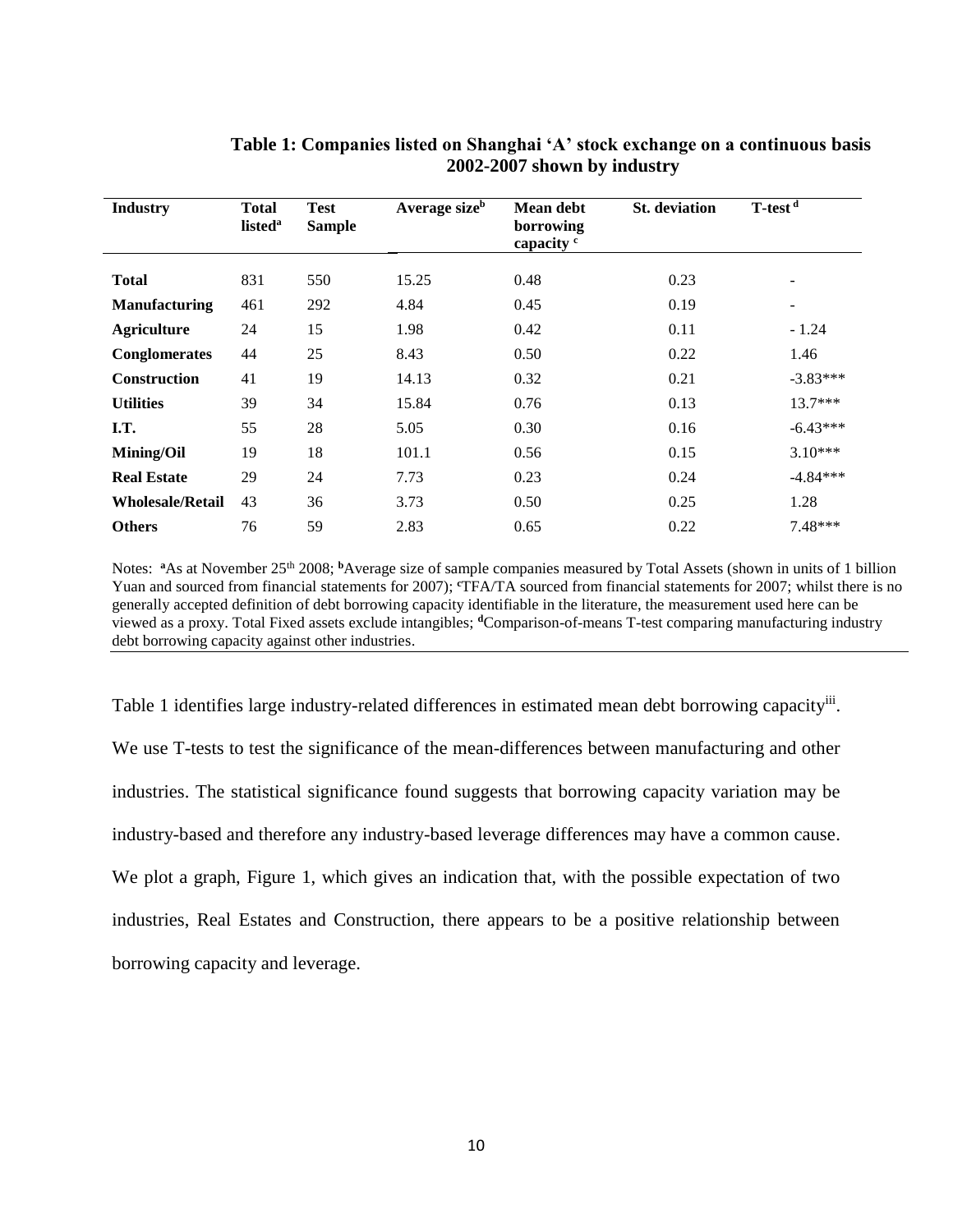

**Figure 1: Average Debt Capacity vs. Average Leverage for 2007 in selected industries<sup>a</sup>**

**Notes:** <sup>a</sup>Estimates derived from Tables 1 and 2a

#### **3. Hypotheses 1 and 2: results and analysis**

A series of F-statistic based comparison-of-means hypothesis tests are undertaken to identify whether or not leverage levels found in the 'base case' of manufacturing firms are statistically significantly different from those of other industries. From these we hope to be able to identify whether or not manufacturing is a 'special case' as per Hypothesis 2. These same tests will also provide evidence as to whether or not there is evidence to support Hypothesis 1.

 With Chinese economic growth being in the region of 10% per year over the period in question (2002-2007) the financial structures and profitability rates of the sample-set of companies were relatively volatility. Therefore in order to ensure the robustness of our analysis we examine leverage levels on a year-by-year basis and, in addition for comparative purposes, use two different definitions of leverage. We believe that survivor bias is not an issue in our time-series analysis as, despite the rapid rate of economic growth, the de-listing of a company is a rare event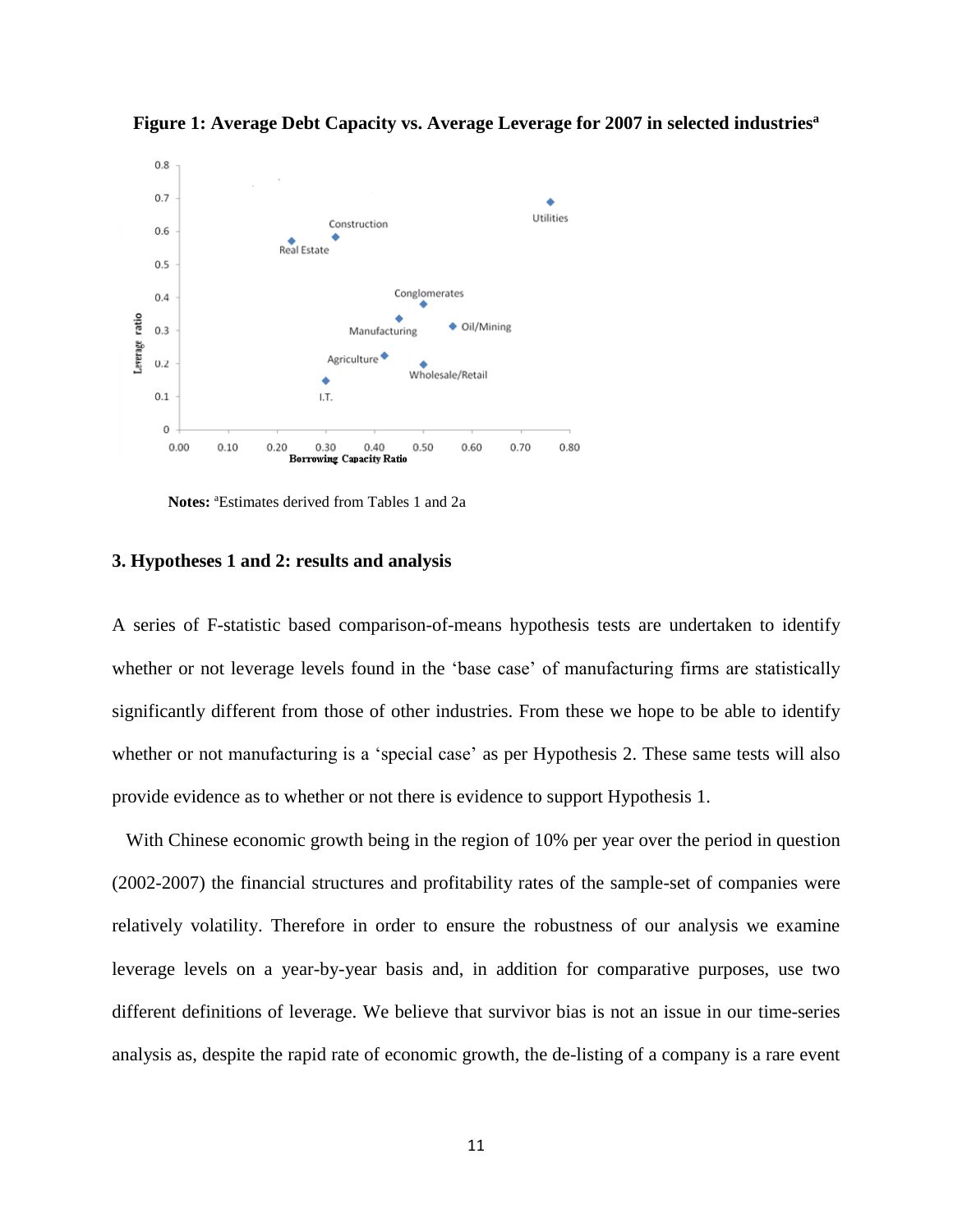in Chinaiv. It can also be noted from Tables 2 and 3 that the individual industry samples do not show large year-on-year variation.

 Although the manufacturing industry did not show the highest average debt borrowing capacity in Table 1, the mean EBIT levels were high relative to average firm size and the EBIT standard deviation was relatively low<sup>y</sup>. It might be expected that this, combined with lower perceived default risk resulting from the fact that the Chinese economic boom has been based mainly on the manufacturing industry, may have potentially made borrowing easier for manufacturers relative to other industries. We would therefore expect that Chinese manufacturing firms should borrow significantly more than, for example, construction and real estate, where there is substantially lower borrowing capacity.

 Tables 2 and 3 report the results from a series leverage comparison tests undertaken on a yearby-year basis over the period 2002-2007. The two tables are based on two alternative measures of the leverage widely found in the empirical literature (LTD/E and LTD/TA). This approach is taken so that comparisons can be made for robustness. It can be noted that in the empirical literature a number of different definitions of the numerator are found. For example, De Miguel and Pindado (2001) use market value whilst Titman and Wessels (1988) use book value. We argue that the use of market value is inappropriate for this particular study because any tax shield effect of borrowing is determined by the amount of interest payable on the debt and not the market value.

 Hypothesis 1 postulates that leverage levels are industry dependant. It can be seen from Tables 2 and 3 that there is considerable variation in leverage between industries; Table 2a shows that in 2007 leverage ranges between 0.69 (utilities industry) and 0.15 (I.T. industry). The statistical significance of the difference between the 'base case' manufacturing industry and some of the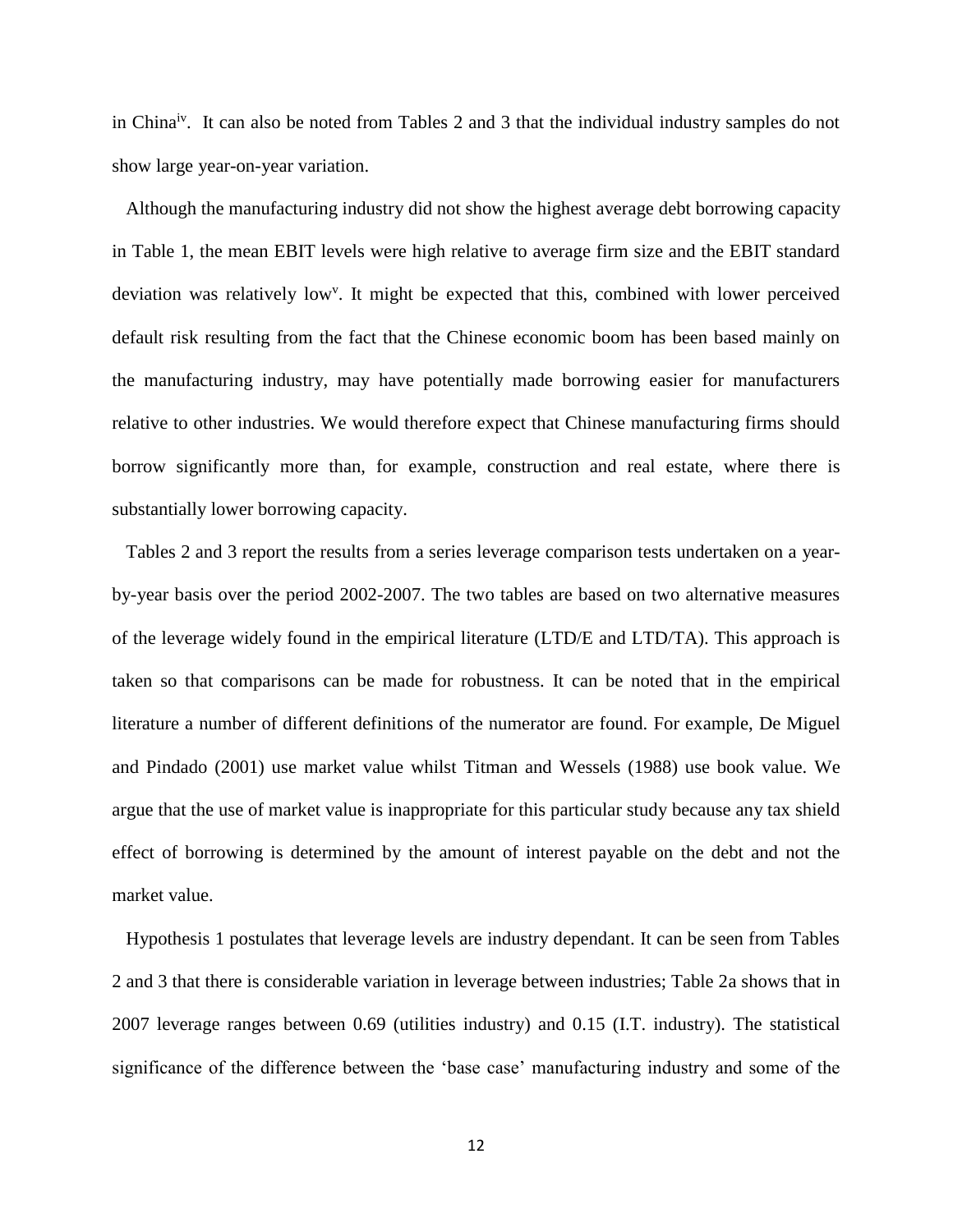other industry groups provides some support for our first hypothesis (this is not conclusive as we undertake no formal significance test in respect to other industry base case groups). An examination of the changes in mean leverage over time indicates marginal increases across most industries. It can also be noted that there is evidence of greater leverage volatility in some individual industries. It is possibly a little surprising that the trend towards increasing leverage has not been greater given the need for increasing capital in a rapidly expanding economy has been accompanied by increases in levels of Chinese debt issuance (Hale, 2007).

#### **Table 2a:**

## **A comparison of manufacturing company mean leverage ratios with other industries (leverage: Long-Term Debt/Shareholder Equity)**

The mean leverage ratio of manufacturing industry companies is compared against those of companies from other industries over the period 2002-2007. The F-values relate to comparison-of-mean tests where the degrees of freedom use the Satterthwaite approximation<sup>a</sup>.

The mean manufacturing leverage ratio is higher than that of other industries in half of the cases. This is not related to debt capacity as, for example, construction and real estate have a lower debt capacity than manufacturing. The statistical significance of the industry-related differences found was limited. This partly reflects wide withinindustry leverage variations within some industries.

| <b>Industry</b>         | 2007          |                         |                | 2006          |                  |                | 2005          |                  |                |
|-------------------------|---------------|-------------------------|----------------|---------------|------------------|----------------|---------------|------------------|----------------|
|                         | <b>Sample</b> | <b>Mean</b><br>leverage | <b>F-value</b> | <b>Sample</b> | Mean<br>leverage | <b>F-value</b> | <b>Sample</b> | Mean<br>Leverage | <b>F-value</b> |
| <b>Manufacturing</b>    | 292           | 0.337                   |                | 282           | 0.308            |                | 268           | 0.338            |                |
| <b>Agriculture</b>      | 15            | 0.225                   | 1.769          | 12            | 0.154            | 2.440          | 10            | 0.187            | 5.426**        |
| <b>Conglomerates</b>    | 25            | 0.382                   | 0.109          | 28            | 0.331            | 0.075          | 24            | 0.609            | 1.473          |
| <b>Construction</b>     | 19            | 0.584                   | 2.622          | 18            | 0.491            | 1.871          | 17            | 0.492            | 0.422          |
| <b>Utilities</b>        | 34            | 0.690                   | $5.471**$      | 33            | 0.769            | $9.622***$     | 32            | 0.652            | 4.607**        |
| IT                      | 28            | 0.149                   | 9.811***       | 25            | 0.163            | $3.406*$       | 20            | 0.131            | $16.071***$    |
| <b>Mining/Oil</b>       | 18            | 0.314                   | 0.048          | 17            | 0.219            | 0.048          | 16            | 0.463            | 0.500          |
| <b>Real Estate</b>      | 24            | 0.573                   | $3.940*$       | 18            | 0.573            | $3.521*$       | 15            | 0.498            | 2.276          |
| <b>Wholesale/Retail</b> | 36            | 0.198                   | $7.629**$      | 26            | 0.258            | $7.629**$      | 33            | 0.199            | $3.036*$       |

**Notes:** \*\*\*Significant at 1%; \*\*Significant at 5%; \*Significant at 10%;  $^{4}f=[((s^{2}t+2s)^{2})/(([(s^{2}t)/(n-1)]+[(s^{2}t)/(n-1)]))]$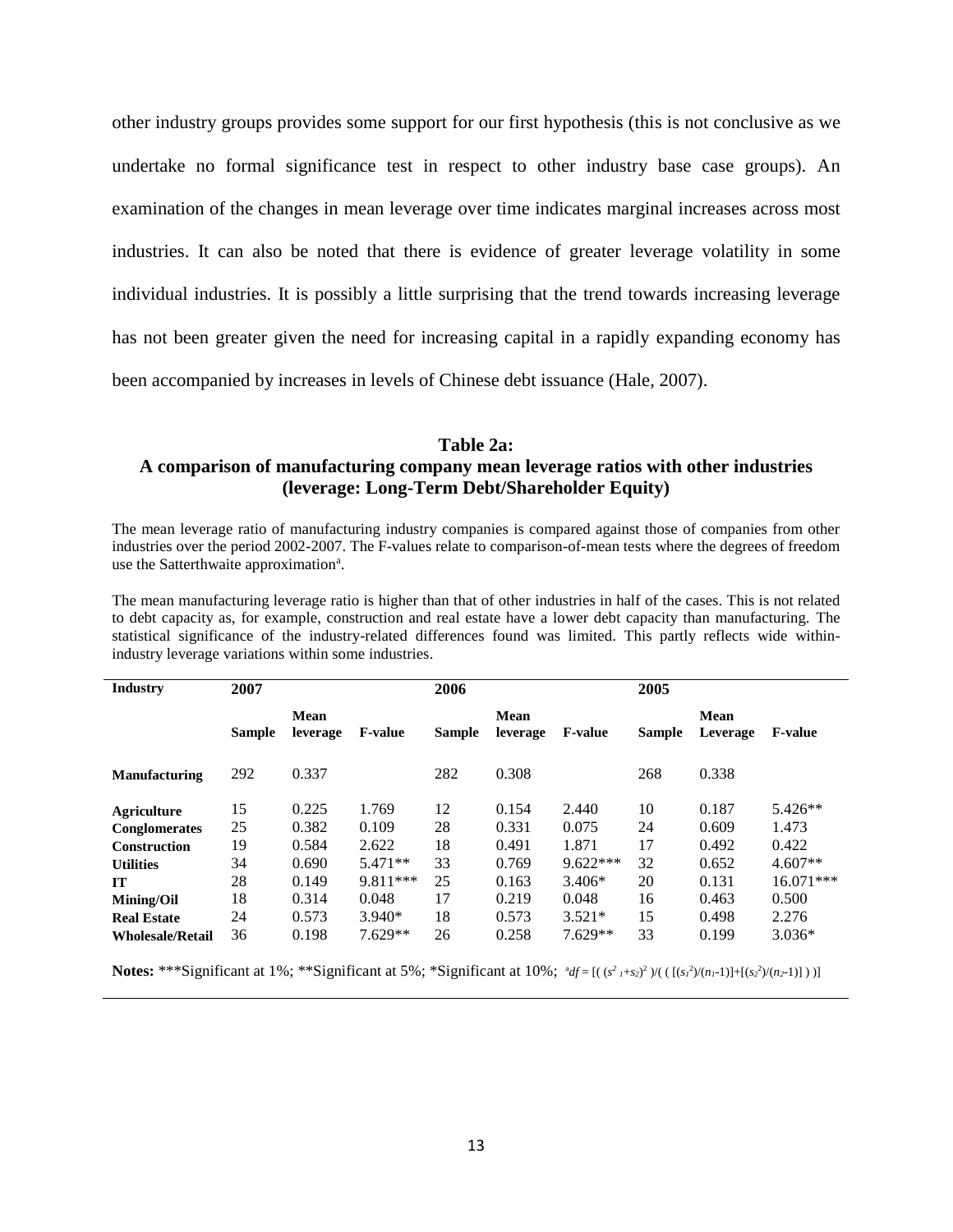#### **Table 2b:**

## **A comparison of manufacturing company mean leverage ratios with other industries (leverage: Long-Term Debt/Shareholder Equity)**

The mean leverage ratio of manufacturing industry companies is compared against those of companies from other industries over the period 2002-2007. The F-values relate to comparison-of-mean tests where the degrees of freedom use the Satterthwaite approximation<sup>a</sup>.

It can be noted that leverage is trending upwards over time. This is especially apparent in industries such as utilities which increase from 0.34 in 2002 to 0.69 in 2007.

| <b>Industry</b>         | 2004          |                  |                | 2003          |                  |                | 2002          |                  |                |
|-------------------------|---------------|------------------|----------------|---------------|------------------|----------------|---------------|------------------|----------------|
|                         | <b>Sample</b> | Mean<br>leverage | <b>F-value</b> | <b>Sample</b> | Mean<br>leverage | <b>F-value</b> | <b>Sample</b> | Mean<br>Leverage | <b>F-value</b> |
| <b>Manufacturing</b>    | 303           | 0.295            |                | 313           | 0.252            |                | 287           | 0.228            |                |
| <b>Agriculture</b>      | 11            | 0.211            | 2.067          | 19            | 0.270            | 0.032          | 18            | 0.194            | 0.274          |
| Conglomerates           | 30            | 0.389            | 0.676          | 33            | 0.364            | 0.789          | 27            | 0.125            | 11.036***      |
| <b>Construction</b>     | 16            | 0.339            | 0.137          | 14            | 0.257            | 0.004          | 13            | 0.369            | 3.132          |
| <b>Utilities</b>        | 33            | 0.596            | $9.017***$     | 32            | 0.522            | 9.537***       | 33            | 0.335            | $3.505*$       |
| <b>IT</b>               | 23            | 0.176            | $2.891*$       | 26            | 0.260            | 0.005          | 31            | 0.179            | 0.352          |
| <b>Mining/Oil</b>       | 18            | 0.375            | 0.507          | 16            | 0.358            | 0.700          | 12            | 0.281            | 0.204          |
| <b>Real Estate</b>      | 14            | 0.502            | 1.494          | 15            | 0.285            | 0.184          | 13            | 0.316            | 0.574          |
| <b>Wholesale/Retail</b> | 36            | 0.248            | 0.624          | 37            | 0.299            | 0.151          | 39            | 0.225            | 0.001          |

**Notes:** \*\*\*Significant at 1%; \*Significant at 10%;  ${}^{a}df = [(s^{2} \tcdot t^{2})^{2}/((s^{2})/(n_{1}-1)] + [(s^{2})/(n_{2}-1)]$ )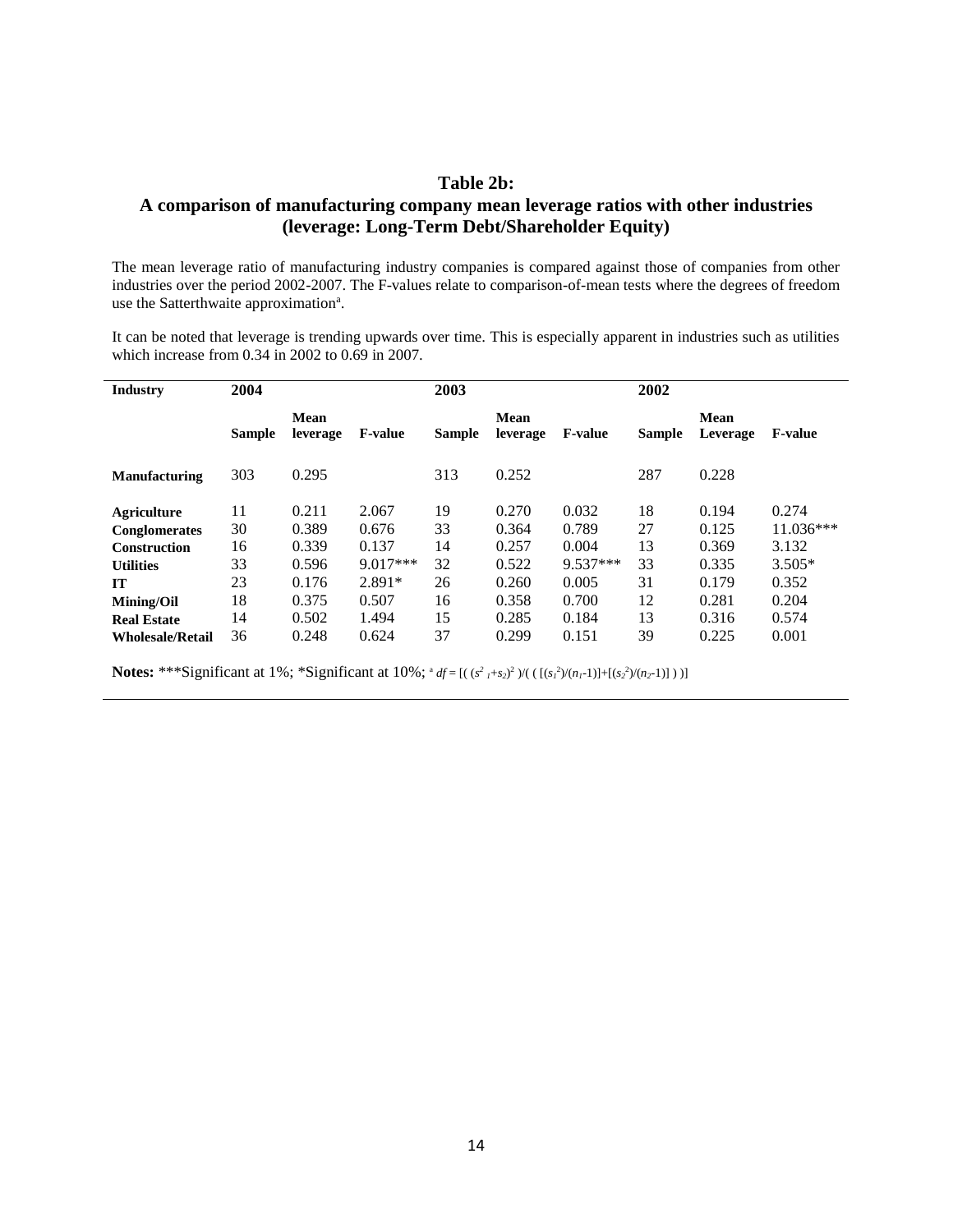## **Table 3a:**

## **A comparison of manufacturing company mean leverage ratios with other industries (leverage: Long-Term Debt/Total Assets)**

The mean leverage ratio of manufacturing industry companies is compared against those of companies from other industries over the period 2002-2007. The F-values are estimated as in Table 2.

The *absolute* measures of leverage are significantly different from Table 2 estimates. However, there is little difference in the *relative* leverage of manufacturing and other industries indicating that the results of the modelling procedures are robust from the perspective of leverage definition. In comparison with Table 2, the statistical significance of between-industry differences exhibits greater consistency over time. This probably reflects this measure being less sensitive to changes in the value of the denominator.

| <b>Industry</b>         | 2007          |                  |                | 2006          |                  |                | 2005          |                         |                |
|-------------------------|---------------|------------------|----------------|---------------|------------------|----------------|---------------|-------------------------|----------------|
|                         | <b>Sample</b> | Mean<br>leverage | <b>F-value</b> | <b>Sample</b> | Mean<br>leverage | <b>F-value</b> | <b>Sample</b> | <b>Mean</b><br>Leverage | <b>F-value</b> |
| <b>Manufacturing</b>    | 292           | 0.109            |                | 282           | 0.100            |                | 268           | 0.104                   |                |
| <b>Agriculture</b>      | 15            | 0.086            | 0.095          | 12            | 0.051            | 4.159*         | 10            | 0.077                   | 2.043          |
| Conglomerates           | 25            | 0.113            | 0.026          | 28            | 0.103            | 0.022          | 24            | 0.081                   | 1.843          |
| <b>Construction</b>     | 19            | 0.101            | 0.070          | 18            | 0.104            | 0.016          | 17            | 0.106                   | 0.007          |
| <b>Utilities</b>        | 34            | 0.190            | 8.099***       | 33            | 0.204            | 11.804***      | 32            | 0.219                   | 13.381***      |
| <b>IT</b>               | 28            | 0.048            | $15.711***$    | 25            | 0.046            | 18.172***      | 20            | 0.054                   | 9.823***       |
| <b>Mining/Oil</b>       | 18            | 0.126            | 0.327          | 17            | 0.101            | 0.003          | 16            | 0.126                   | 0.776          |
| <b>Real Estate</b>      | 24            | 0.172            | $6.371**$      | 18            | 0.175            | $4.810**$      | 15            | 0.139                   | $4.312**$      |
| <b>Wholesale/Retail</b> | 36            | 0.067            | $6.850**$      | 26            | 0.074            | $2.823*$       | 33            | 0.050                   | $17.370***$    |

**Notes:** \*\*\*Significant at 1%; \*\*Significant at 5%; \*Significant at 10%.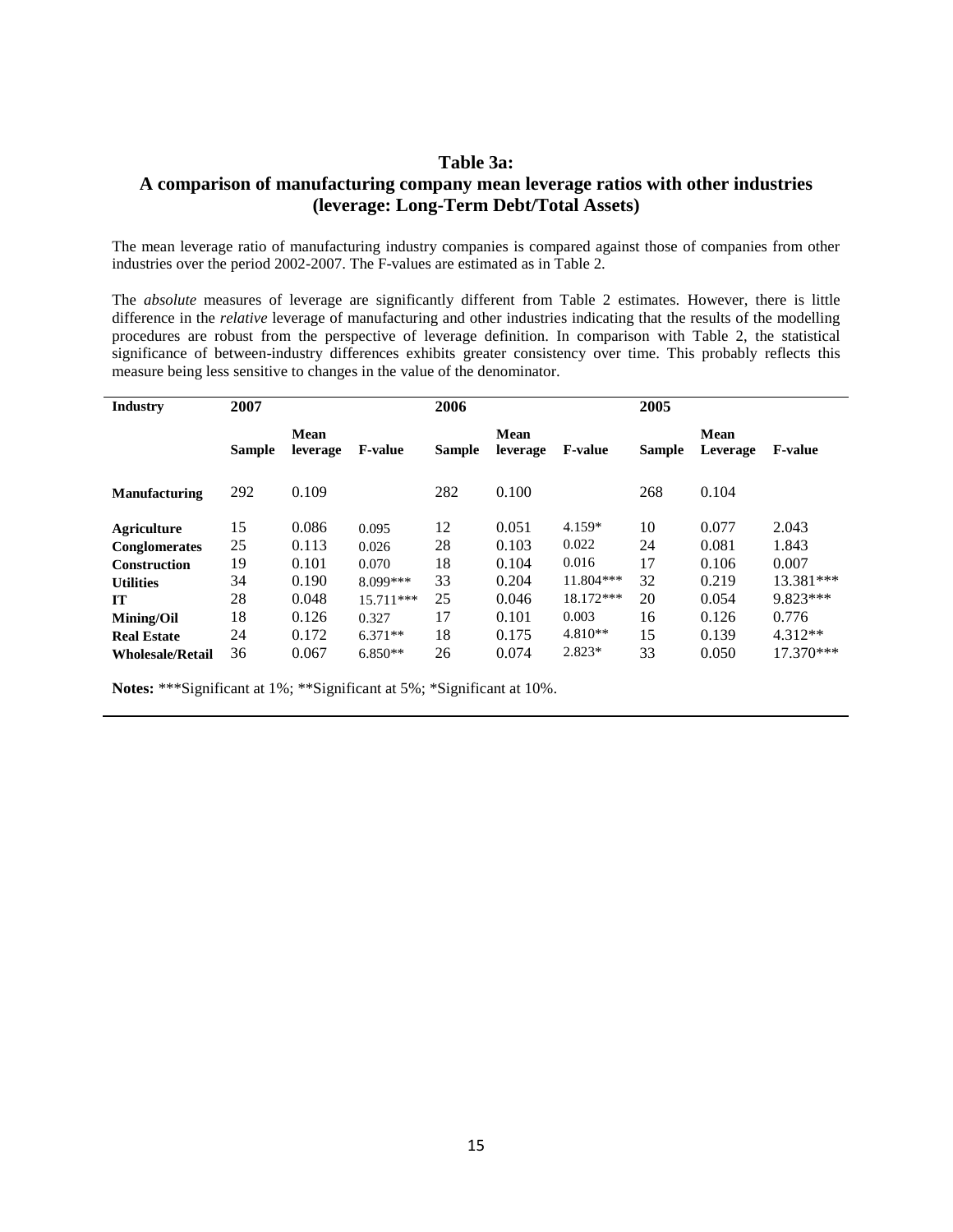#### **Table 3b:**

## **A comparison of manufacturing company mean leverage ratios with other industries (leverage: Long-Term Debt/Total Assets)**

The mean leverage ratio of manufacturing industry companies is compared against those of companies from other industries over the period 2002-2007. The F-values are estimated as in Table 2.

| <b>Industry</b>                      | 2004                        |                  |                                                         | 2003                           |                         |                | 2002          |                         |                |
|--------------------------------------|-----------------------------|------------------|---------------------------------------------------------|--------------------------------|-------------------------|----------------|---------------|-------------------------|----------------|
|                                      | <b>Sample</b>               | Mean<br>leverage | <b>F-value</b>                                          | <b>Sample</b>                  | <b>Mean</b><br>leverage | <b>F-value</b> | <b>Sample</b> | <b>Mean</b><br>Leverage | <b>F-value</b> |
| <b>Manufacturing</b>                 | 303                         | 0.104            |                                                         | 313                            | 0.098                   |                | 287           | 0.092                   |                |
| <b>Agriculture</b>                   | 11                          | 0.093            | 0.288                                                   | 19                             | 0.099                   | 0.001          | 18            | 0.086                   | 0.044          |
| Conglomerates                        | 30                          | 0.113            | 0.120                                                   | 33                             | 0.105                   | 0.078          | 27            | 0.053                   | 11.988***      |
| <b>Construction</b>                  | 16                          | 0.113            | 0.065                                                   | 14                             | 0.076                   | 0.985          | 13            | 0.100                   | 0.231          |
| <b>Utilities</b>                     | 33                          | 0.213            | 18.473***                                               | 32                             | 0.207                   | 18.639***      | 33            | 0.161                   | $8.111***$     |
| <b>IT</b>                            | 23                          | 0.057            | $6.485***$                                              | 26                             | 0.071                   | 1.225          | 31            | 0.052                   | 4.928**        |
| <b>Mining/Oil</b>                    | 18                          | 0.139            | 1.421                                                   | 16                             | 0.144                   | 1.661          | 12            | 0.134                   | 0.708          |
| <b>Real Estate</b>                   | 14                          | 0.142            | 2.061                                                   | 15                             | 0.127                   | 0.714          | 13            | 0.126                   | 0.870          |
| <b>Wholesale/Retail</b>              | 36                          | 0.074            | $6.333**$                                               | 37                             | 0.074                   | $2.760*$       | 39            | 0.059                   | 3.983*         |
| also to also can a<br>$\cdot$ $\sim$ | $\sim 10^7$ and $\sim 10^7$ | $\cdot$ $\sim$   | $\sim$ $\sim$ $\sim$ $\sim$ $\sim$ $\sim$ $\sim$ $\sim$ | $\cdot$ $\sim$<br>$\sim$ $101$ |                         |                |               |                         |                |

\*\*\*Significant at 1%; \*\*Significant at 5%; \*Significant at 10%.

 Although the borrowing capacity estimates in Table 1 and the leverage estimates in Tables 2 and 3 are not fully comparable (due to small sampling differences) inferences can be drawn on an indicative basis. Table 1 identifies utilities as showing high levels of borrowing capacity and from Tables 2 and 3 we can observe that this industry also shows the highest leverage ratios. Reference to Figure 1 also suggests a generally positive relationship between leverage and borrowing capacity. However, rather surprisingly low borrowing capacity industries such as construction and real estate exhibit relatively high levels of leverage (Figure 1 and Table 2). These two industries appear the only clear exceptions to the positive relationship between borrowing capacity and leverage level.

 Do manufacturing firms have significant higher leverage because they are the economic growth engine in China? Tables 2 and 3 would suggest not as they indicate that there are a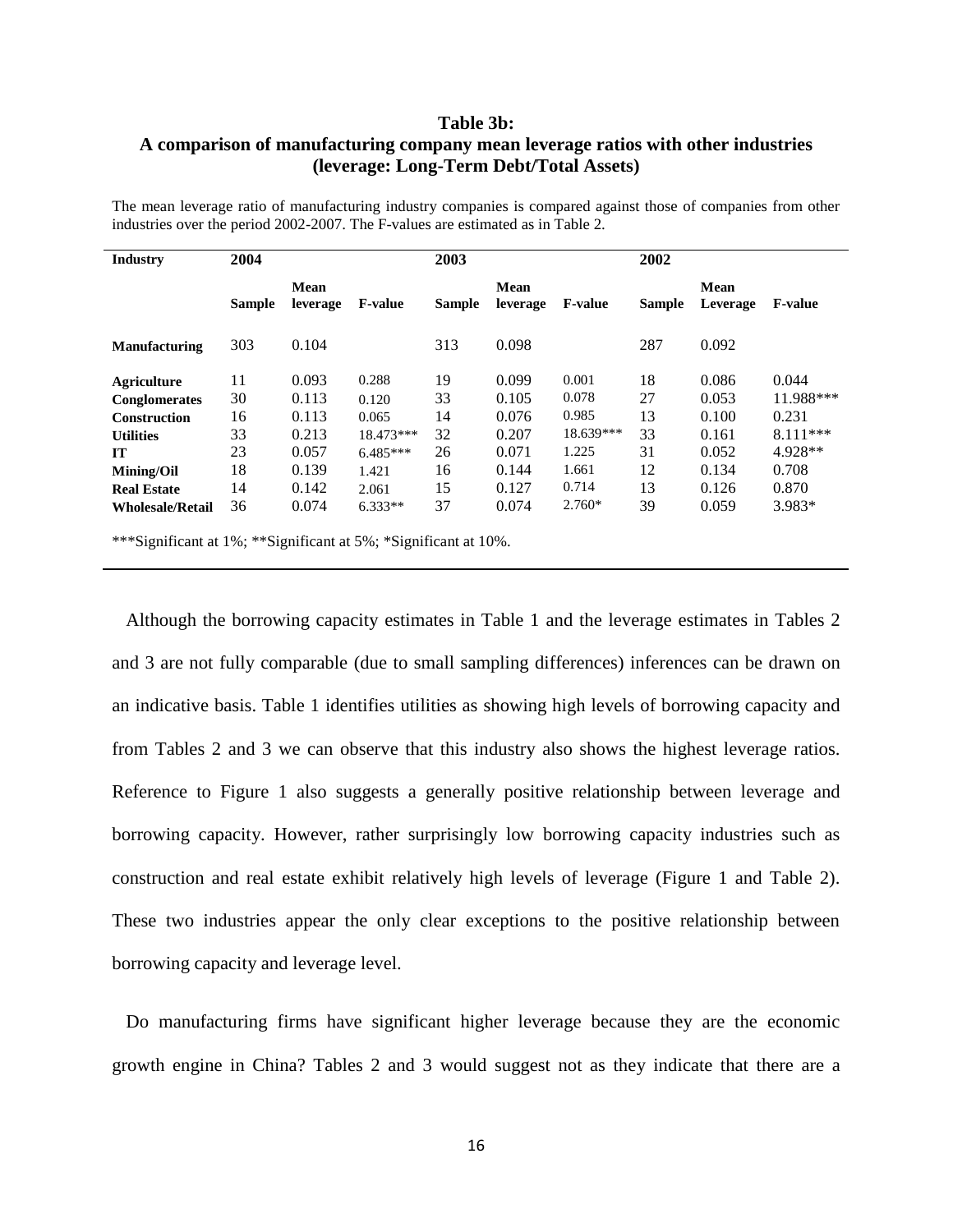number of industries where the mean leverage level was *consistently* higher than manufacturing. These were: conglomerates, construction, utilities and real estate.

 Although some caution is needed in interpreting these results given the relative small sample sizes in some industries, we believe that the results provide substantive evidence to the effect that no support can be found for Hypothesis 2; I.e. we do not find that leverage levels are higher in manufacturing vis-a-vis other industries.

 It should be noted that the F-test results show only the utilities industry and to a lesser extent the I.T. industry to have leverage levels that are statistically significantly different from manufacturing on a consistent basis *over time*. The general lack of significance may possibly be partly a reflection of the small sample in respect to some industries. The lower levels of significance in Table 2 may also be partly because leverage measured in terms of LTD/E is sensitive to changes in measured equity. So, for example, a fall in equity value can result a significant increase in leverage even when there is no change in borrowing.

 In summary, the results provide some evidence in support of Hypothesis 1; namely, that variation in the leverage levels of profitable debt-issuing Chinese listed companies is industry dependent. However, Hypothesis 2 is rejected. To explore these issues further more robust evidence is required as to why industry membership matters in determining leverage. This is investigated in the next section with a regression-based study**.**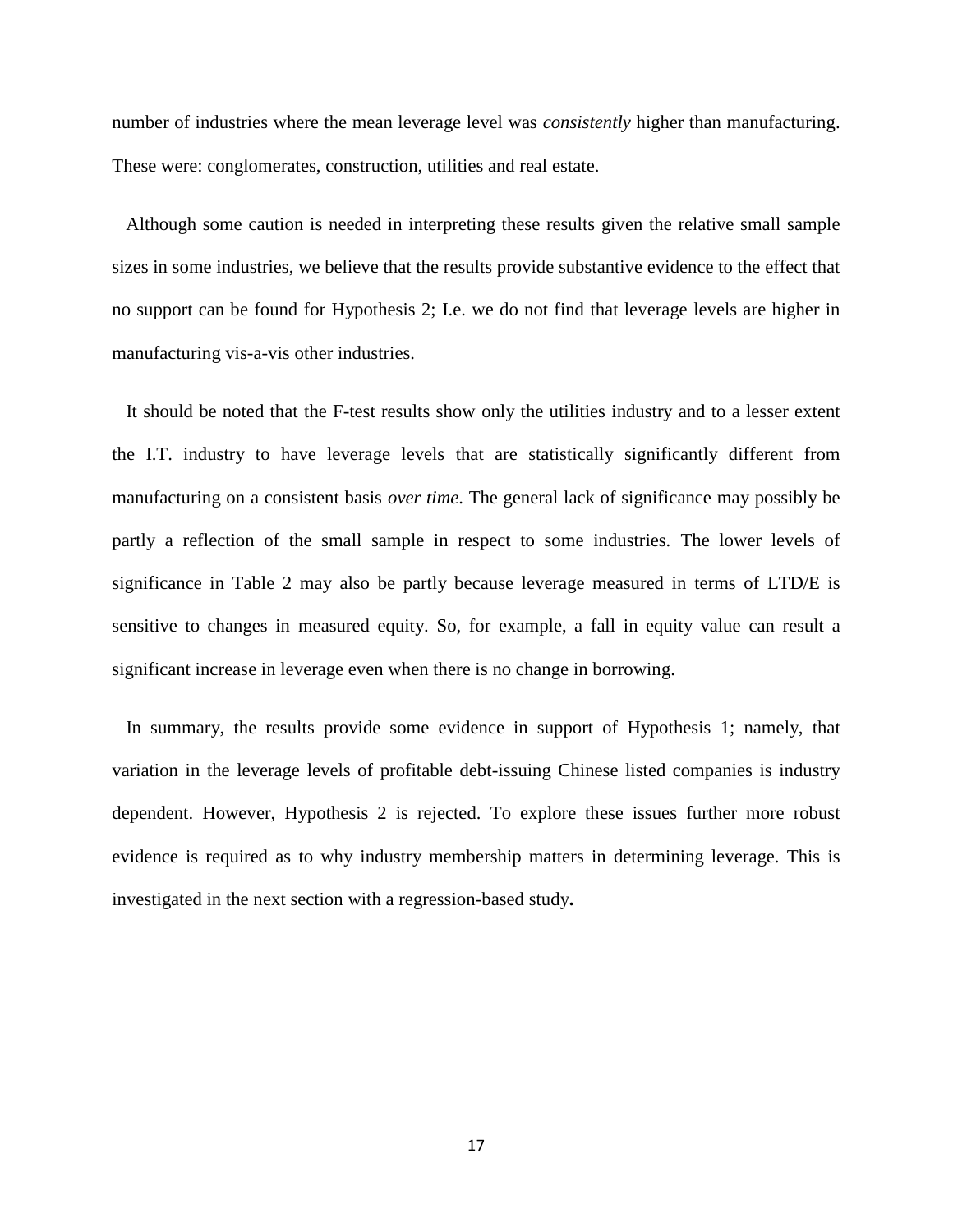#### **4. Hypothesis 3: methodology, results and analysis**

#### *4.1 Methodology and model*

Regression models using between-industry data can be run using pooled data if heterogeneity is not pervasive. Poolability F-tests undertaken on a cross-sectional basis indicated that the data was not poolable. This is not surprising given the between-industry differences in size and borrowing capacity identified in the dataset.

 We argue that the *within-industry* samples used in this d study are likely to be more homogeneous than the between-industry samples given the dataset characteristics. It can be noted from the 'Test Sample' dataset in Table 1 that for most industries the standard deviation of listed company debt borrowing capacity is low relative to their industry means.

 The data can be pooled on a time basis only if time-related heterogeneity is not pervasive given that heterogeneity can lead to bias (Pesaran and Smith, 1995). In order for this approach to be tenable the efficiency gains from pooling need to be shown to more than offset bias associated with any heterogeneity within the dataset. Tests presented In Table 4 confirm that, with the possible exception of the construction and wholesale/retail industries, the data is poolable over time.

 The methodology employed is to pool the within-industry data on a time basis and to run the same regression model across each industry. A series of parameter comparison tests (Clogg *et al.* 1992) are then undertaken and the results of these are reported in Table 5. These tests identify whether or not there are statistically significant between-industry differences in the parameter values of the explanatory variables. The existence of significant differences would imply that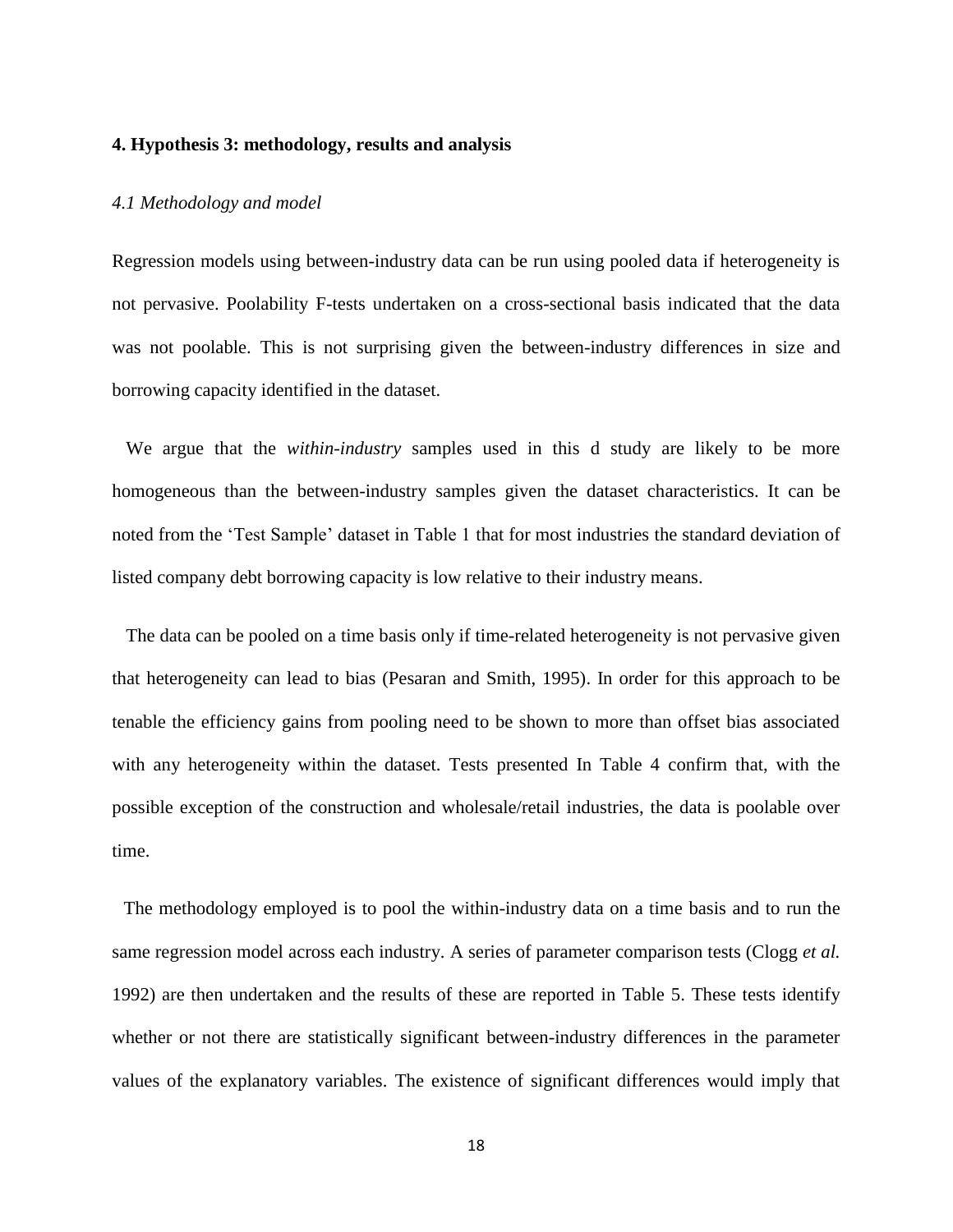industry membership does matter in terms of what impact an individual variable has on leverage. We would argue that this approach can have advantages over a panel based methodology. Baltagi *et al.* (2000) for example, argue that even panel estimators with heterogeneous coefficients are generally inferior in forecasting performance compared to pooled estimators.

The variables used in the leverage regression models are as follows:

#### *Dependent variable:*

$$
y_{it} = \frac{LTD_{it}}{TA_{it}}
$$

Where: LTD Long-Term Debt TA Total Assets

We considered both definitions used in Tables 2 and 3. Our preferred measure reflects the greater parameter stability found in using this definition for estimates in Table 3.

#### *Independent variables:*

The independent variables used fall into two principal categories that, we argue, are industrydependent determinants of debt capacity. The first group relate to factors influencing borrowing power. The second group relate to profitability.

*Borrowing Power related variables:*

*Size* [Dummy variable which =1 where total assets are over 15 billion Yuan, which is the mean for listed firms in 2007; expected positive relationship].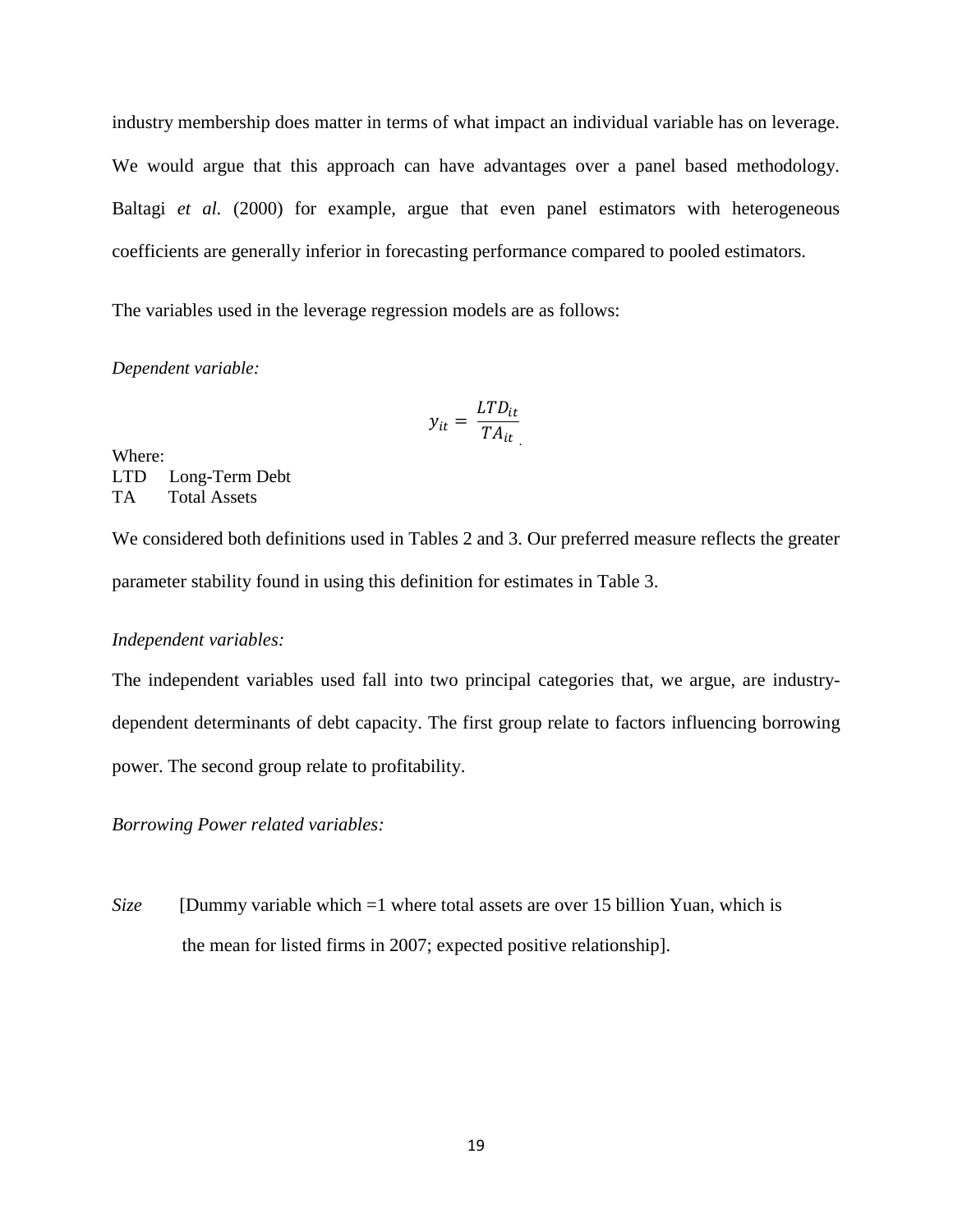This variable takes into consideration the relatively under-developed nature of the Shanghai bond market which will make it relatively more difficult for smaller companies to raise funds through the issuing of debt. We would expect larger companies to have greater access to the market.

*Listed* [Number of years the company has been listed; expected relationship positive].

It might be expected that companies with a relatively short track record may find raising debt finance more difficult.

*BorrowCap* = 
$$
\frac{TFA_{it}}{TA_{it}}
$$
 [Borrowing capacity (or in less formal terms-borrowing power);  
Tangible Fixed Assets/ Total Assets; expected relationship positive]

This variable measures the proportion of assets that can be implicitly considered as collateral assets.

### *Profitability related variables*

$$
ExcessR = \frac{EBIT_{it}}{(TA_{it} + TA_{it-1})/2} - \frac{interest_{it}}{(LTD_{it} + LTD_{it-1})/2}
$$

[Difference between investment return and borrowing costs; expected relationship positive<sup>vi</sup>].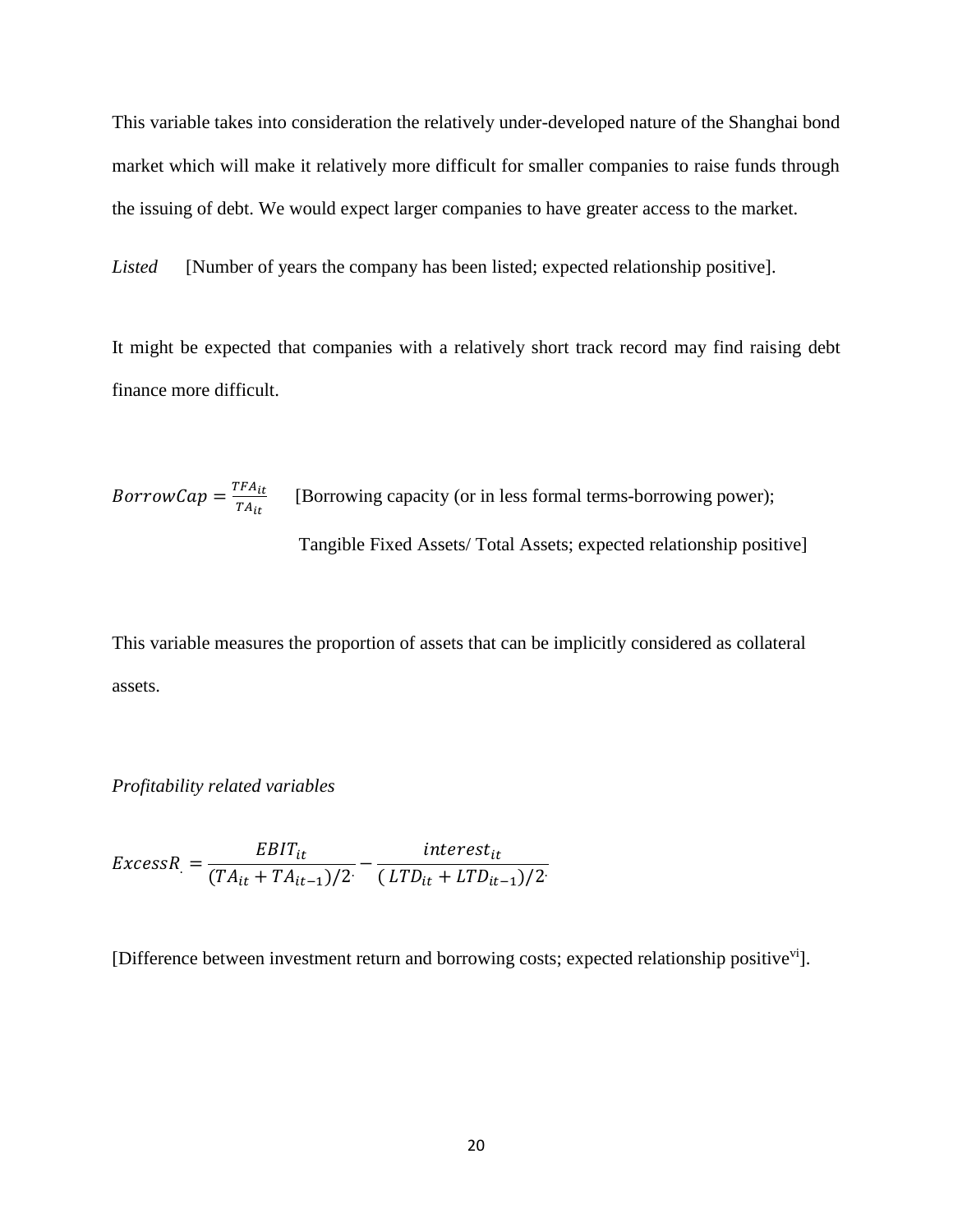It will only make commercial sense to borrow if average investment returns exceed average borrowing costs. The expectation is that the greater the difference then the greater incentive to borrow.

$$
P. \text{ ability} = \frac{(EBIT_{it} + EBIT_{it-1})/2}{TA_{it}}
$$

[Two year average EBIT /Total Assets; expected relationship positive].

This variable measures the profitability of a firm relative to total assets*.* Volatility is partly smoothed by measuring profitability in terms of the two year average EBIT.

$$
ProfitG = \frac{EBIT_{it} - EBIT_{it-1}}{EBIT_{it-1}}
$$

[Earnings growth rate; expected relationship positive].

Potential leverage will depend not only on absolute profitability but also on the rate of profit growth. This is because a rapid rate of growth is an indication to a potential bond investor of company stability and lower financial risk.

 $\emph{Volatility}=\frac{Standard\ Deviation\ EBIT\ _{2002-2007}}{M_{\odot\,}EBIT}$ Mean EBIT<sub>2002−2007</sub>

[Earnings volatility; expected negative relationship]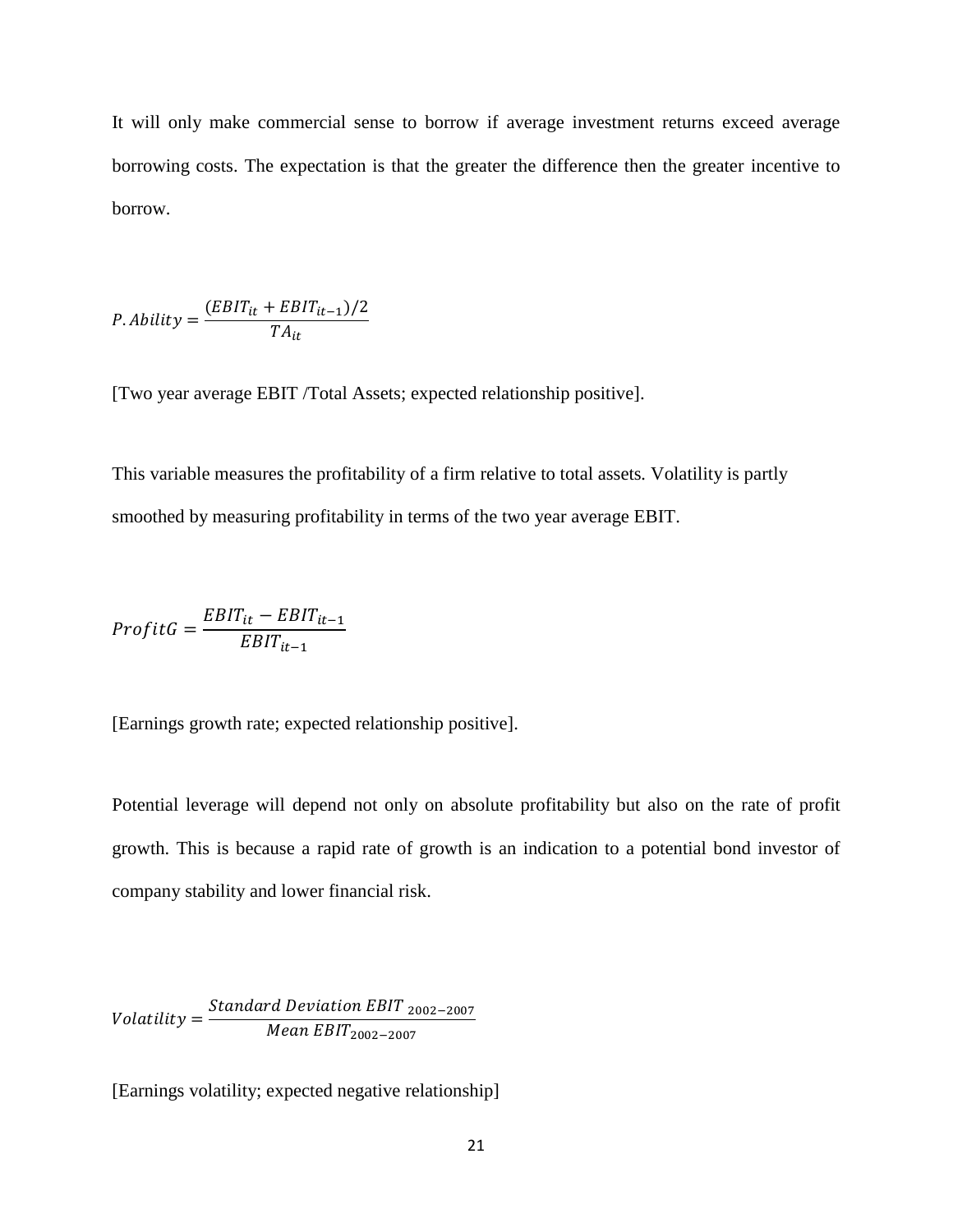The final profitability dimension in the model relates to earnings volatility. The measure used is the coefficient of variation for EBIT from the period 2002-2007.

## *4.2 Results*

The results of the regression analysis are presented in Table 4 below. The 'Total' model, shown in Column 1, identifies that across the Shanghai market as a whole the borrowing power related variables show greater statistical significance than the profitability related variables. The firm *Size*, number of years *Listed* and the potential borrowing capacity (*BorrowCap*) are all significant at the 1% level. It can be noted however that the sign on *Listed* is contrary to initial expectations. Of the profitability related variables only the difference between investment returns and borrowing costs (ExcessR) is significant in the 'Total' model. A caveat that can be added is that this variable is itself only found to be significant in respect to two individual industries.

 If the individual industry models are examined in more detail what appears to stand out is that *BorrowCap* is both consistently positive and highly significant across all industries except wholesale/retail. The parameter values do however vary from industry to industry which suggests there are industry-related differences in the ways in which the capacity effect impacts on borrowing behaviour.

 The other two borrowing power related variables show considerable more industry-related variability in terms of parameter size, sign and significance. This indicates that their relationship with leverage is not consistent across industries. It can be noted that the *Size* parameter is significant in some industries but not in others and it is also negative in relation to mining/oil. In respect to *Listing*, the parameter values also show variations between industries in relation to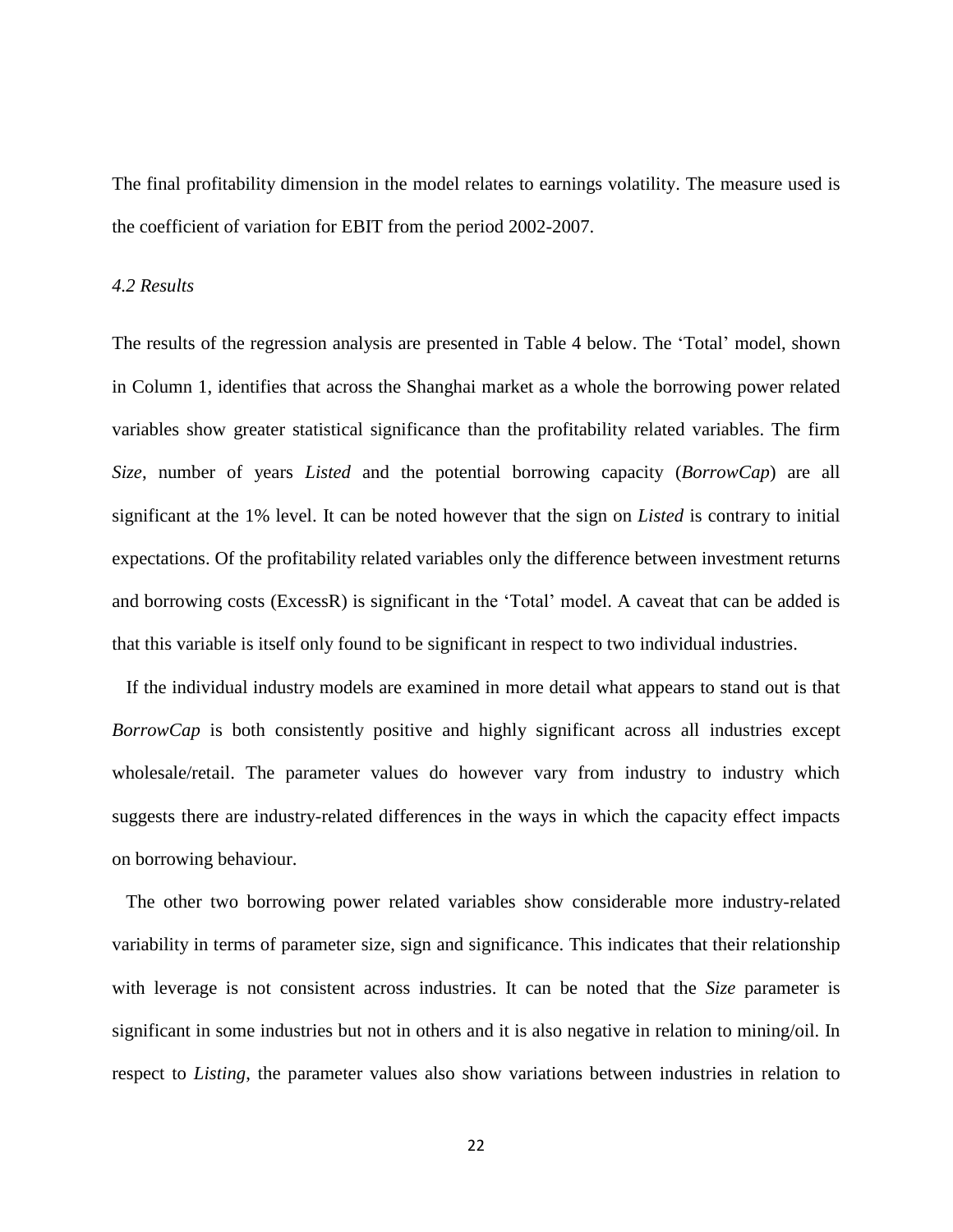both the significance and the sign. The negative relationship found in the manufacturing industry may possibly indicate that in a fast growing industry being an established firm with a known 'history' is not important and could in fact be seen to have negative connotations by investors/lenders looking for new ventures and future potential.

|                                                | <b>Total</b>  | <b>Manufacturing</b> | Agriculture <sup>a</sup> | Conglomerates | <b>Construction</b> | <b>Utilities</b> |
|------------------------------------------------|---------------|----------------------|--------------------------|---------------|---------------------|------------------|
| <b>Constant</b>                                | $0.03099***$  | 0.00167              | $0.05802*$               | $0.04858*$    | $-0.02028$          | $-0.13386*$      |
| <b>Size</b>                                    | $0.06072***$  | $0.04181***$         |                          | $0.22547***$  | 0.00893             | $0.06169**$      |
| <b>Listed</b>                                  | $-0.00180***$ | $-0.00165***$        | $-0.00611*$              | 0.00069       | $0.00858***$        | $-0.00198$       |
| <b>BorrowCap</b>                               | $0.17479***$  | $0.21776***$         | $0.11600**$              | $0.08053**$   | $0.21967***$        | $0.45633***$     |
| <b>ExcessR</b>                                 | $0.00001***$  | $0.00001**$          | 0.00002                  | $0.00003**$   | $-0.00001$          | $-0.00004$       |
| <b>P.Ability</b>                               | $-0.00811$    | $-0.00095$           | $-0.01816$               | $-0.01651$    | $-0.02957$          | $-0.16142**$     |
| <b>Profit G</b>                                | 0.00121       | 0.00142              | 0.0066                   | 0.00266       | 0.00056             | 0.00050          |
| <b>Volatility</b>                              | 0.00034       | 0.00016              | 0.00194                  | $-0.00012$    | 0.00830             | $0.00460*$       |
| <b>Poolability</b><br><b>Test</b> <sup>b</sup> | 1.309         | 1.273                | 1.272                    | 1.475         | 2.882*              | 1.674            |
| sample                                         | 2681          | 1491                 | 72                       | 125           | 85                  | 179              |
| Adj- $\mathbb{R}^2$                            | 0.194         | 0.192                | 0.146                    | 0.294         | 0.252               | 0.2814           |

#### **Table 4a: Time-pooled regression results by industry for companies listed on a continuous basis 2002-2007. Dependent variable = LTD/TA**

**Notes:** The top 3 explanatory variables in italics relate to borrowing power with the remainder being profitability-related factors; \*\*\*Significant at 1%; \*\*Significant at 5%; \*Significant at 10%; **<sup>a</sup>**Sample issues lead to the omission of the size variable; **<sup>b</sup>**F-Test for Poolability over time; Rejection of the null hypothesis indicates data is not poolable; Differences in sample sizes mean that the critical value varies between industries.  $F_{obs} = \frac{(SSE_{pooled} - \Sigma SSE_{year})/(T-1)K}{\Sigma SE_{per} - (T(n-K))}$  $\sum_{SSE_{year}/T(n-K)}^{lower/2,55E_{year}/T(n-K)}$ ,  $df = F_{(T-1)K,T(n-k)}$ ; Where T= number of firms, K= number of model parameters.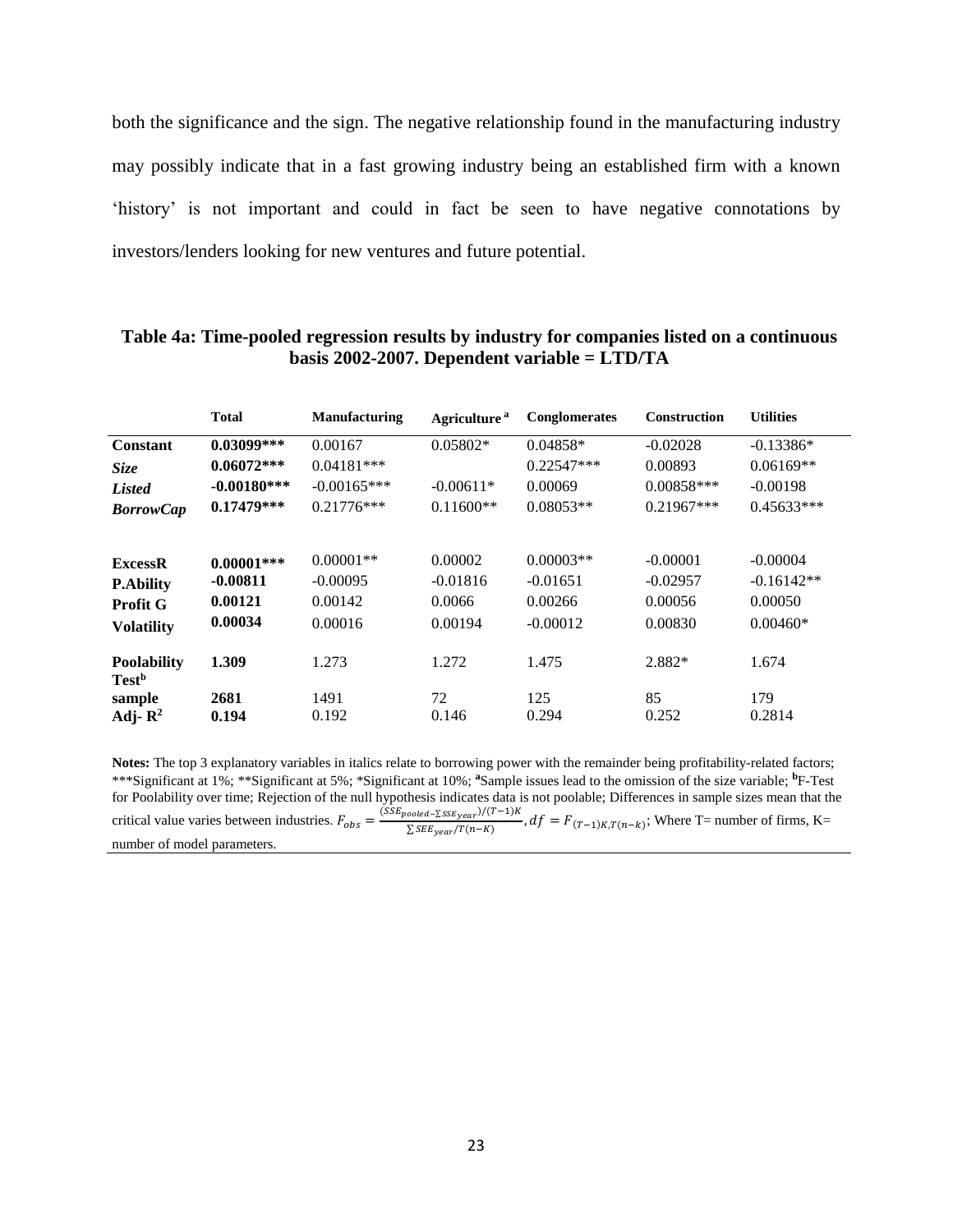| <b>IT</b>  | <b>Mining/Oil</b> | <b>Real Estate</b> | <b>Wholesale/Retail</b> | <b>Others</b> |
|------------|-------------------|--------------------|-------------------------|---------------|
| 0.01297    | 0.05916           | $0.13978***$       | $0.05541***$            | $-0.00397$    |
| 0.01044    | $-0.04741*$       | 0.04951            | 0.00233                 | $0.07311***$  |
| $-0.00082$ | $-0.01007**$      | 0.00205            | $-0.00029$              | $-0.00020$    |
| 0.13595*** | $0.25881***$      | $-0.14913**$       | 0.01862                 | 0.21986***    |
|            |                   |                    |                         |               |
| 0.00001    | $-0.00002$        | 0.00001            | 0.00001                 | 0.00002       |
| $-0.02834$ | $-0.32606***$     | $-0.1029$          | $-0.00671$              | $-0.00498$    |
| 0.00042    | 0.01553           | 0.00583            | $0.00954**$             | $-0.00565$    |
| 0.00140    | $-0.03780**$      | $0.02336**$        | 0.0031                  | 0.00166       |
|            |                   |                    |                         |               |
|            |                   |                    |                         |               |
|            |                   |                    |                         | 1.973         |
|            |                   |                    |                         |               |
|            |                   |                    | 162                     | 283           |
| 0.214      | 0.119             | 0.080              | 0.016                   | 0.169         |
|            | 2.068<br>107      | 1.74<br>87         | 2.378<br>90             | a             |

## **Table 4b: Time-pooled regression results by industry for companies listed on a continuous basis 2002-2007. Dependent variable = LTD/TA**

Notes: See Table 4a in respect to tests undertaken; <sup>a</sup>insufficient observations in some variables to compute test over the full period.

 Our third hypothesis postulates that industry related *differences* in leverage can be explained in terms of debt capacity (borrowing power and profitability) differences. From Table 4 it can be noted that the borrowing power variables are largely significant and of the expected sign. The influence of profitability however is limited; only *ExcessR* is both of the expected sign and significant in both the market as a whole and manufacturing.

 Table 4 does not consider whether or not borrowing power and profitability factors can explain *differences* in leverage between industries. We examine this issue in Table 5 which explores whether or not the values of individual industry parameters show statistically significantly differences from the manufacturing 'base case'. We apply the Clogg *et al.* (1992) test for equality of regression parameter coefficients; this test is conditional on the application of the same regression model for both data groups.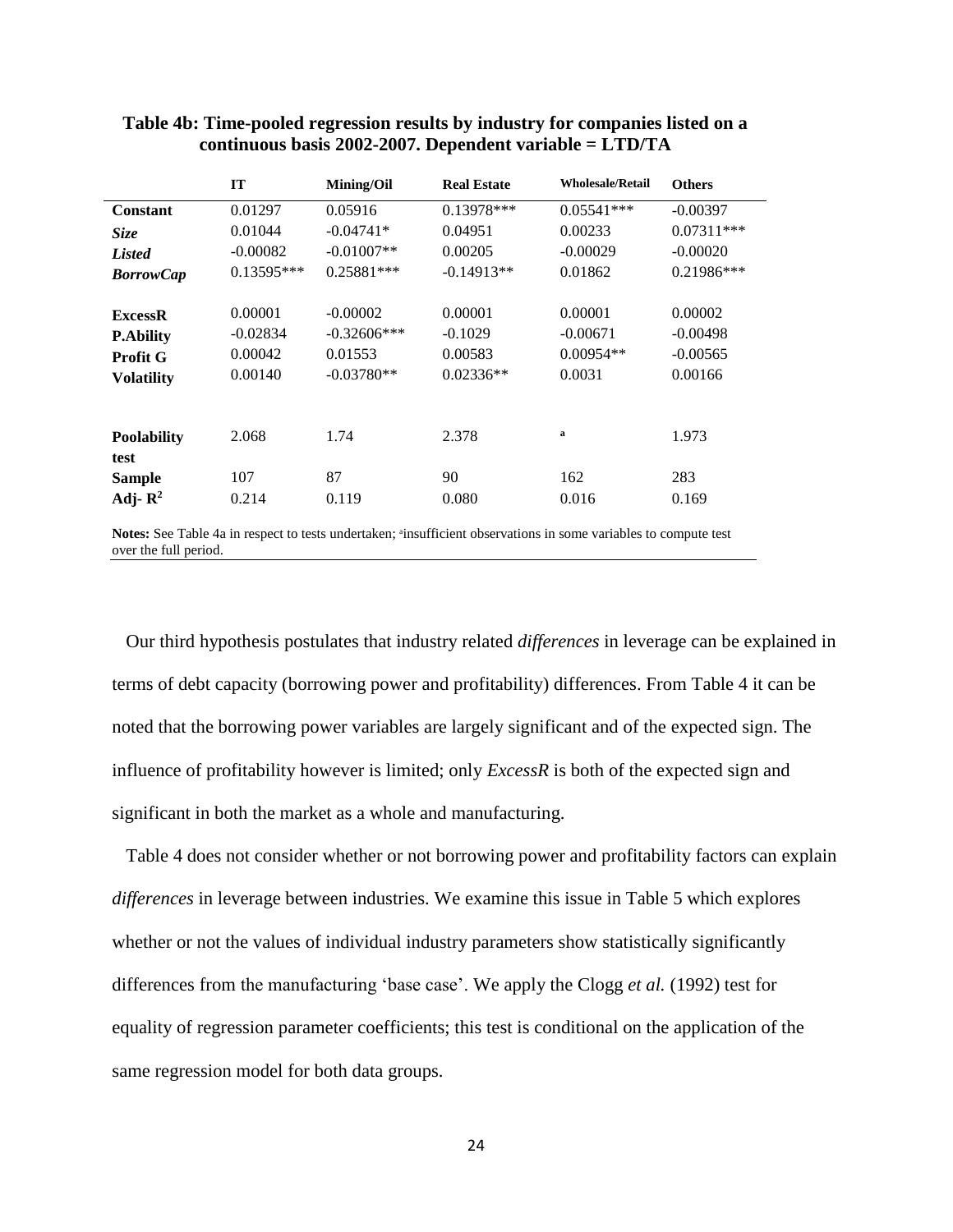Table 5 reveals statistically significant industry-related differences for most variables. For example, in respect to *BorrowCap*, significant differences from the manufacturing 'base case' are found in respect to 5 of the 8 industries tested. It can also be noted that there is no consistency in respect to the signs of these differences; 4 signs are negative and 4 signs are positive. These findings indicate to us that even though debt capacity appears to influence the level of leverage (Table 4), the between-industry differences in parameter values shows us that these variables cannot be used to explain why leverage is *higher or lower* in one industry in comparison with another*.* We therefore reject Hypothesis 3 and conclude that industry membership does matter. Even though borrowing capacity and profitability are important variables they have been found to affect different industries in different ways. In effect there is no 'one size fits all' debt capacity focused capital structure model that can be applied across different Chinese industries.

 We would argue that our research provides additional tentative evidence to question the relevance of both Pecking Order Theory and Trade Off Theory in the Chinese context. The former suggests there should be a negative relationship between leverage and profitability (assuming that profitability is cash generating) and the latter suggests that we should find a positive relationship (as profitable firms need to borrow more to enjoy tax shield benefits). We argue that the lack of consistency between industries in both the sign and significance of the profitability-related variables in Table 4 indicates that neither theory can be used with confidence to explain the industry-based differences found in China. Our result can be contrasted with other studies made in an emerging market context. For example, Sheikh and Wang (2011) found evidence to suggest that capital structure in Pakistan was consistent with both Trade-off Theory

25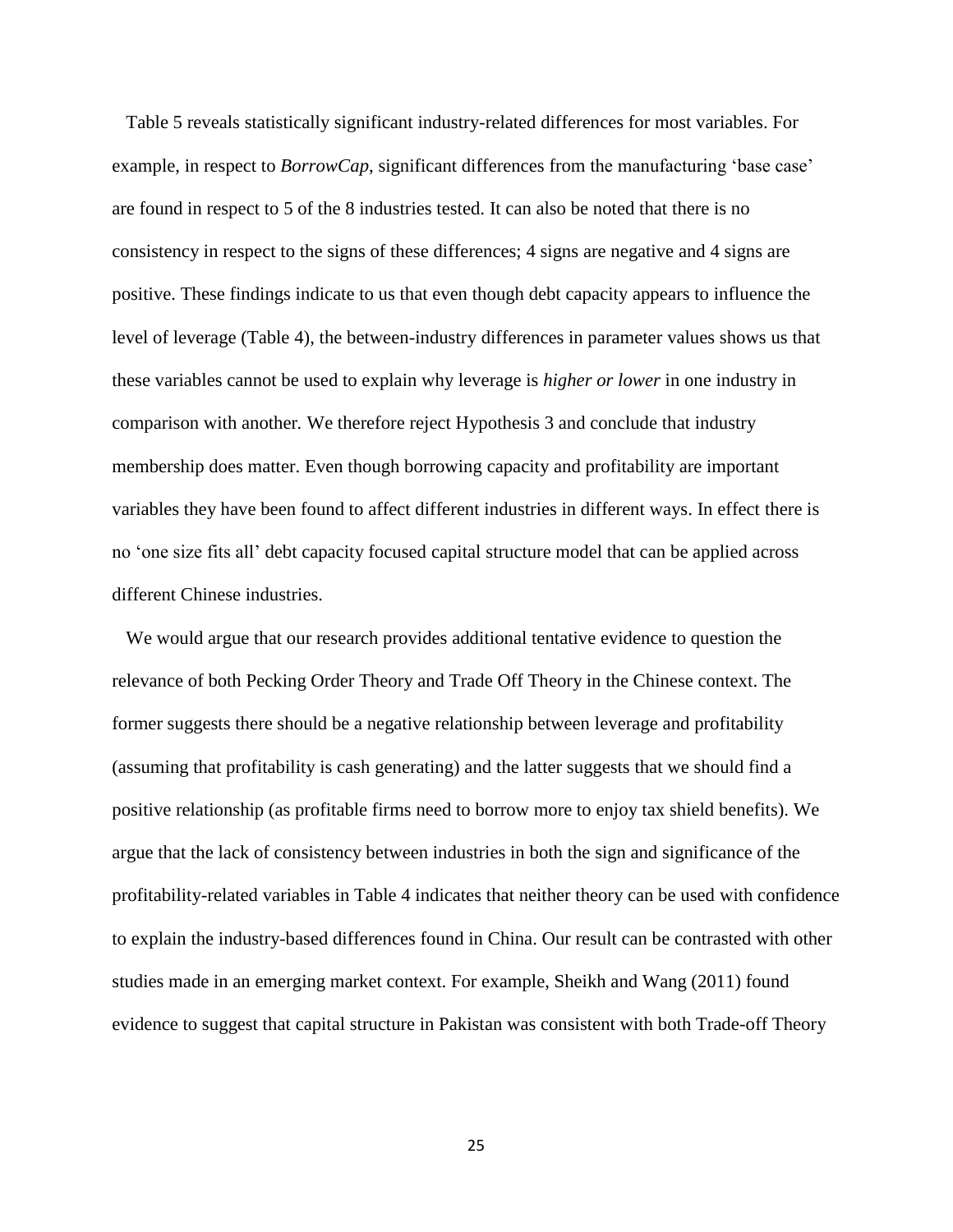and Pecking order Theory. A further study by Al-Narrar and Taylor (2008) argues that in Jordan

firms follow the same determinants of capital structure as developed markets.

|                   | Conglomerate | <b>Construction</b> | <b>Utilities</b> | I.T.        | Mining/oil    | <b>Real estate</b> | Wholesale/<br>retail | <b>Others</b> |
|-------------------|--------------|---------------------|------------------|-------------|---------------|--------------------|----------------------|---------------|
| Constant          | $1.653*$     | $-0.809$            | $-1.964**$       | 0.689       | 1.221         | $5.196***$         | $2.954***$           | $-0.171$      |
| Size              | $3.973***$   | $-0.910$            | 0.698            | $-1.227$    | $-2.965***$   | 0.159              | $-0.845$             | 1.266         |
| <b>Listed</b>     | 1.047        | $3.915***$          | $-0.134$         | 0.549       | $-2.147**$    | 1.471              | 0.894                | 0.646         |
| <b>BorrowCap</b>  | $-3.287***$  | 0.031               | $2.674***$       | $-2.421**$  | 0.509         | $-5.469***$        | $-7.491***$          | 0.054         |
| <b>ExcessR</b>    | 0.006        | $-0.002$            | $-0.004$         | 0.000       | $-0.001$      | 0.001              | 0.001                | 0.004         |
| <b>P.Ability</b>  | $-2.027**$   | $-2.410**$          | $-20.427***$     | $-3.522***$ | $-16.851***$  | $-8.663***$        | $-0.721$             | $-0.427$      |
| <b>Profit G</b>   | 0.040        | $-0.008$            | $-0.013$         | $-0.033$    | 0.131         | 0.018              | 0.077                | $-0.347$      |
| <b>Volatility</b> | $-1.167$     | 33.917***           | $18.500***$      | $5.167***$  | $-158.167***$ | 96.667***          | $12.250***$          | $6.250***$    |

**Table 5: Statistical significance<sup>a</sup> of industry-related parameter differences relative to the manufacturing industry**

**Notes:** The top 3 explanatory variables shown in italics relate to borrowing power with the remainder relating to profitability; Agriculture is excluded from the tests as the pooled regression omits the size variable due to insufficient data; \*\*\*Significant at 1%; \*\*Significant at 5%; \*Significant at 10%; <sup>a</sup>The Clogg test is based on a Z-statistic. Acceptance of the null hypothesis indicates no difference between the means

$$
Z = \frac{\beta_1 - \beta_2}{\sqrt{SE\beta_1^2 + SE\beta_2^2}}.
$$

 Table 5 above also provide additional support for Hypothesis 1; our finding of statistically significantly between-industry differences in respect to the impact of debt capacity factors on leverage indicates that variations in leverage will be industry dependent. The results also provide additional evidence against Hypothesis 2 as it can be inferred that there appear to be no clear and unequivocal systematic differences between the manufacturing industry and other industries in terms of the ways in which the explanatory variables influence leverage.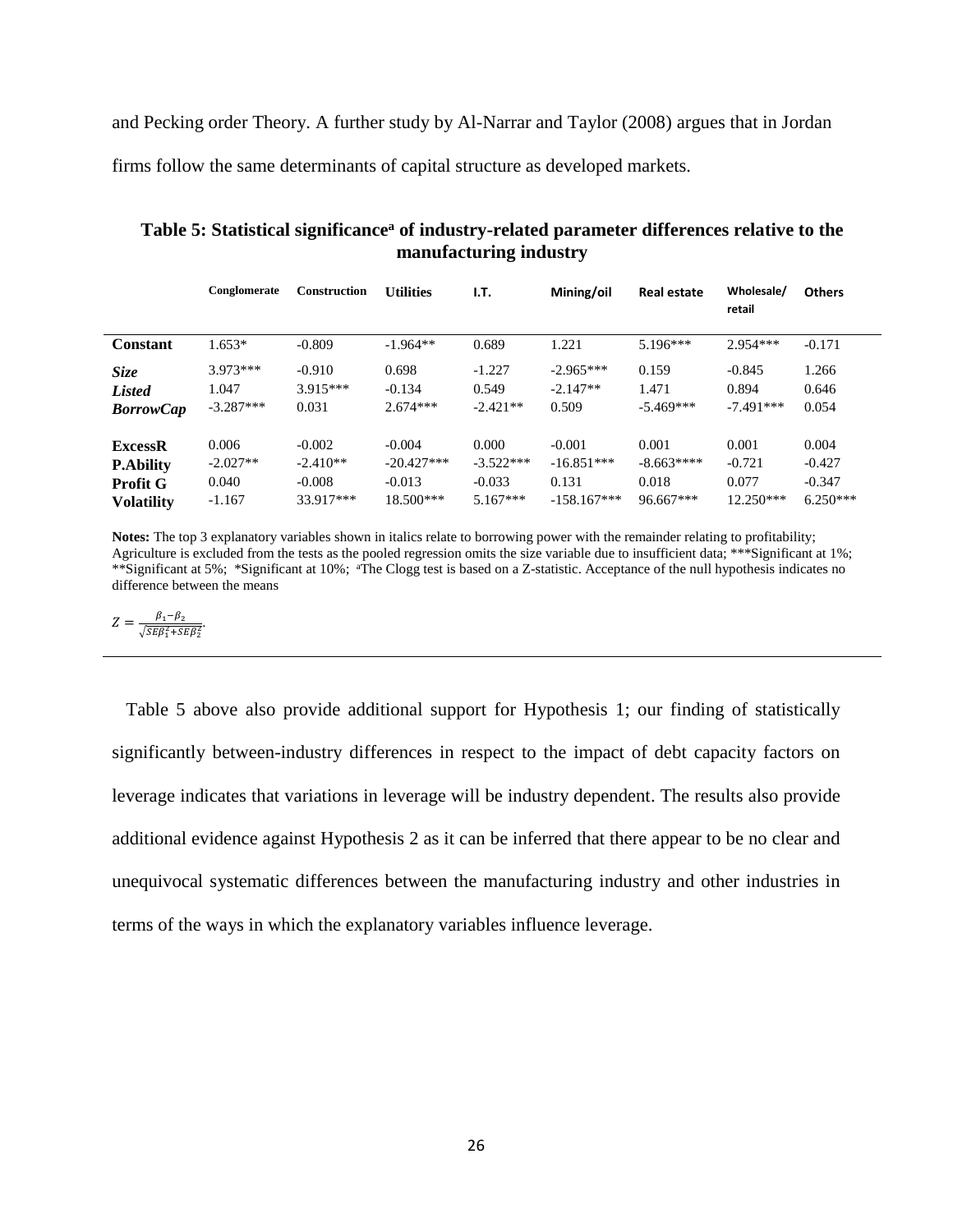#### **5. Is China a 'special case' in the context of capital structure?**

We list some of our thoughts on the reasons why the leverage levels of profitable Chinese listed companies differ to those in Western countries and therefore why China may need to be considered as a 'special case' in the context of capital structure theory.

#### *Relatively underdeveloped corporate bond markets*

It has been well documented that there is a propensity for Chinese firms use short-term bank borrowing in preference to long-term debt (Hale, 2007). The reason for this may just be that the corporate bond market has not developed to a degree that enables listed companies to issue the debt needed to create optimal capital structures.

 The need to promote the development of the corporate bond market is acknowledged by the Chinese monetary authorities. For example, the governor of the Peoples bank of China in 2005 stated: "China's underdeveloped corporate bond market has distorted the financing structure in the economy, which poses a threat to financial stability, as well as to social and economic development." (Zhou, 2006). He went on to list a series of mistakes committed during the late 1980s and mid-1990s that had impeded the development of the market. These ranged from a lack of a credit rating system to the targeting of retail rather than institutional investors and also a lack of investor education. It may possibly be the case in the long run that as the corporate debt market develops Western capital structure models will become more applicable to Chinese firms. However, there may also be cultural issues that place limits on such development.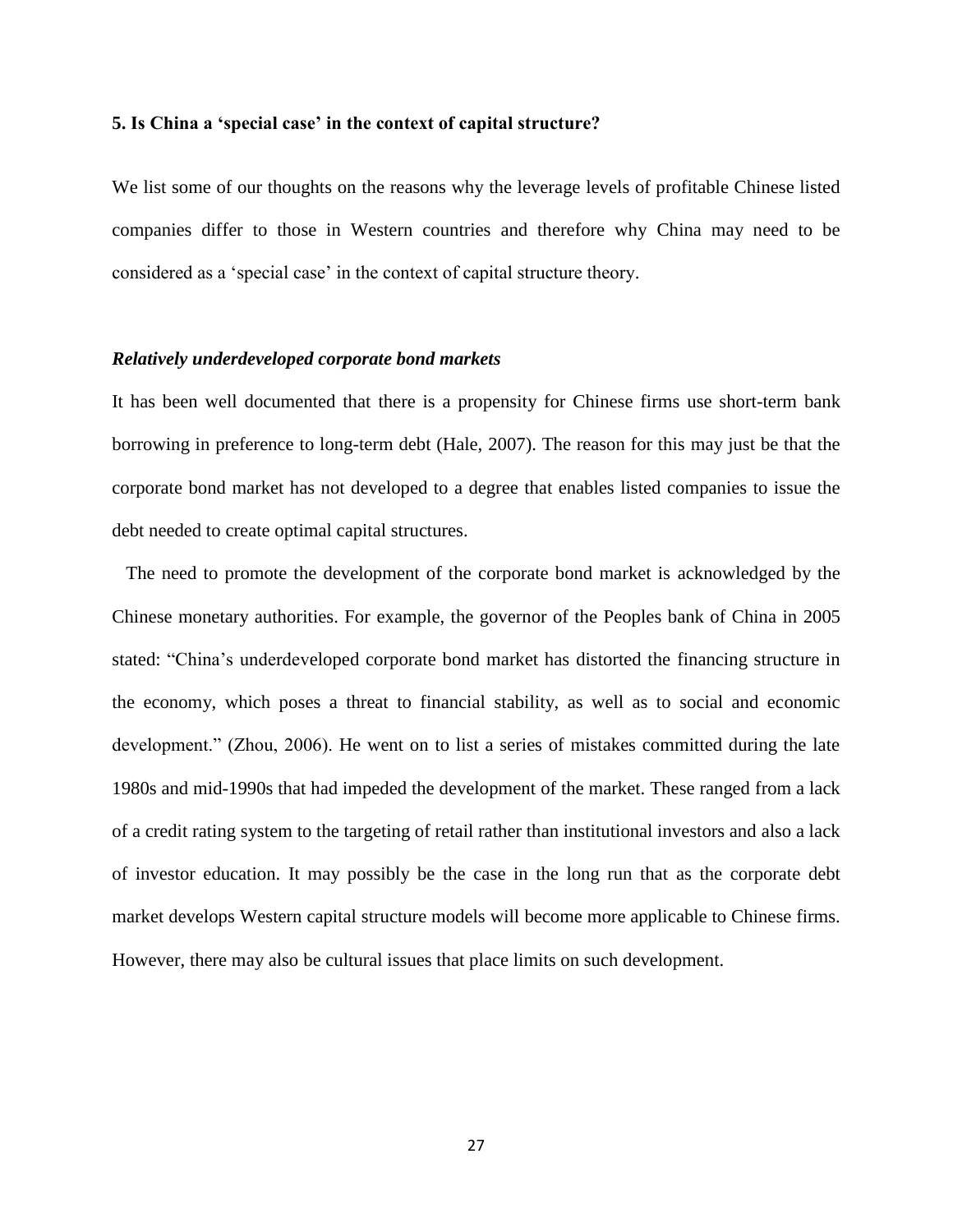## *Cultural factors*

Cultural factors were identified by Sekely and Collins (1988) as having a significant influence on industry-related leverage differences between countries. It might be expected that the cultural aversion to borrowing found in Chinese society might in part explain why lower leverage levels are found in Chinese listed companies than in their developed country peers (Hale, 2007).

 The Chinese in general do not like to borrow. The tendency to save and not borrow was highlighted by Zhou when he was the governor of the People's Bank of China<sup>vii</sup>. He identified that China's 2007 domestic savings rate of almost half of gross domestic product was far too high<sup>viii</sup> and indicated that it was a function of social and cultural factors. He said: "... change ... may be a slow process, especially when you want to change national traditions, cultural impacts, family structures and demographics". It is difficult to say with confidence that the behaviour and attitudes of a country's individuals to saving and borrowing will also be reflected in attitudes and behaviour at the company level. However, we believe that using such a hypothesis to explain of the unwillingness of Chinese firms to use higher leverage merits further investigation.

## *Individual firm factors*

There are a number of papers suggesting that firm factors, or within-industry-effects, can have a significant impact on leverage; for example, MacKay and Phillips (2005). Other papers can be cited that have found substantial between-industry differences in the amount of within-industry leverage variability; for example, Almazan and Molina (2005). Care needs to be taken in the interpretation of such studies. It is arguable that their findings could possibly reflect outliers in their data. In our study, as discussed above, sampling procedures have been careful to eliminate outliers.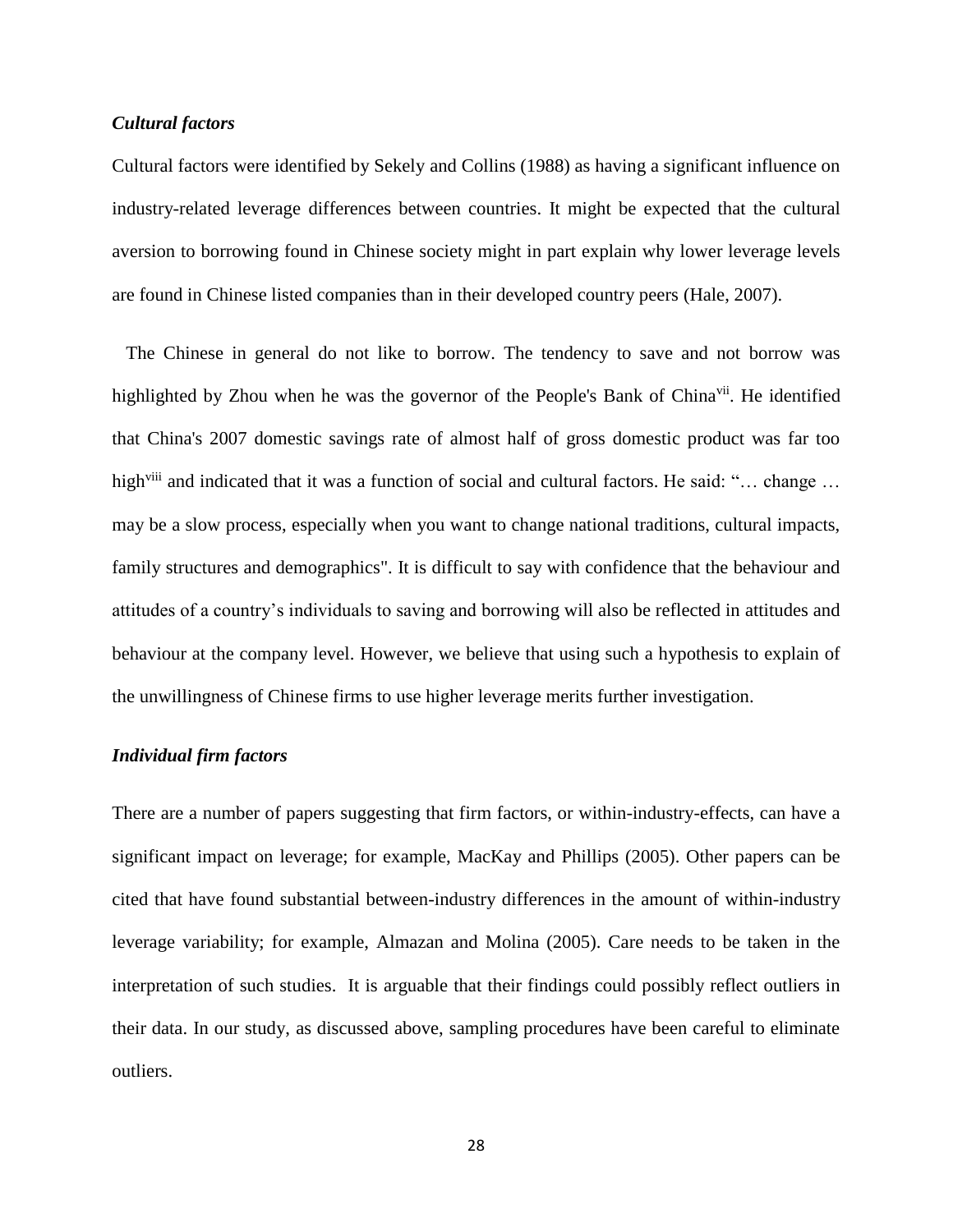#### **6. Conclusions and suggested future research**

This paper examines whether or not leverage differences found between Chinese listed firms prior to the 2007 financial crisis were industry related. It also examines whether or not the 'engine' of Chinese economic development, namely the manufacturing industry, was a 'special case' in respect to leverage. It is found that leverage was not *generally* higher in the manufacturing industry; in fact it was lower than in some other industries. It was also identified that industry membership *did* matter when it came to what determined leverage levels. Detailed analysis based on industry-by-industry regression found that firms' leverage levels in China were largely industry dependent and determined more by borrowing power than by profitability. The lack of a significant profitability effect is surprising but possibly reflects the uncertainty surrounding profit growth rates in what was (and still is) a very rapidly expanding economy. We also concluded that manufacturing industry cannot be considered as unique or a 'special case' in any way. Leverage levels were not found to be significantly higher, and in respect to the variables that determine leverage, there did not seem to be any clear and unequivocal differences compared to other industries.

 Another important finding was that between-industry leverage differences could not be explained by either borrowing-capacity-related factors or profitability-related factors. We speculate that this may be because of business environment issues; for example, that the development of the Chinese corporate bond market had been relatively slow and that leverage levels were low for Chinese listed firms compared to their Western counterparts. It may also be that that this lack of significance partly related to cultural environment issues; specifically the widespread aversion in China to debt and borrowing. It remains to be seen whether or not with the passage of time the factors which influence leverage levels in the West will become more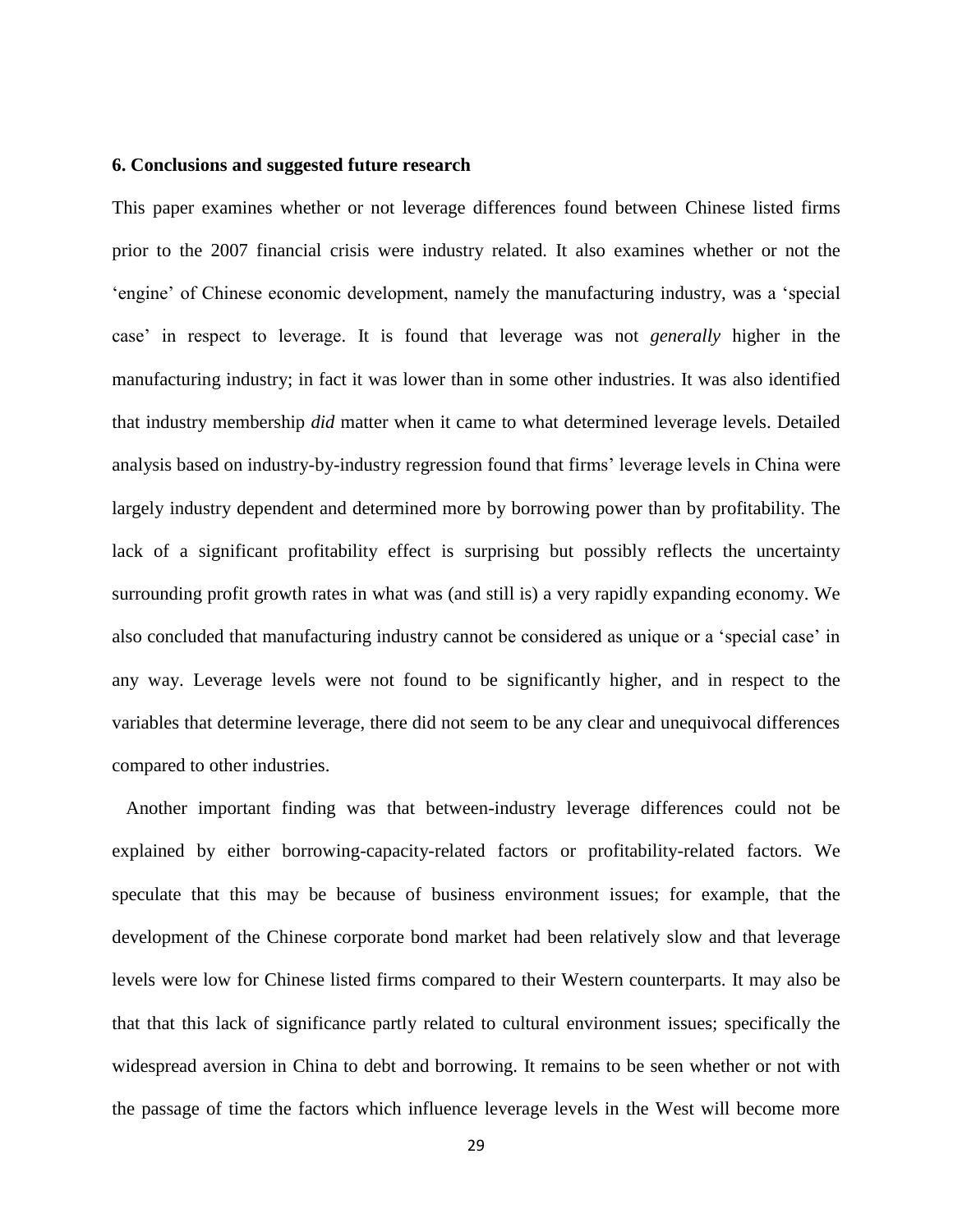influential in China as well. The period covered by this study can be identified as being one of rapid economic growth where a generally benign financial environment led to increases in profitability and relatively low levels of perceived borrowing risk. It may very well be that in less rosy economic times borrowing will become harder as a significant economic slow-down would affect both the ability and the willingness of fiscally cautious firms to borrow. We also must not lose sight of the fact that China economically is still an emerging nation where financial markets such as the corporate debt market are still nothing like as developed as those found in the West. It is therefore very difficult to predict the future shape of capital structure in China. An interesting follow-up study might be to examine if the same relationships still hold in 10 years time.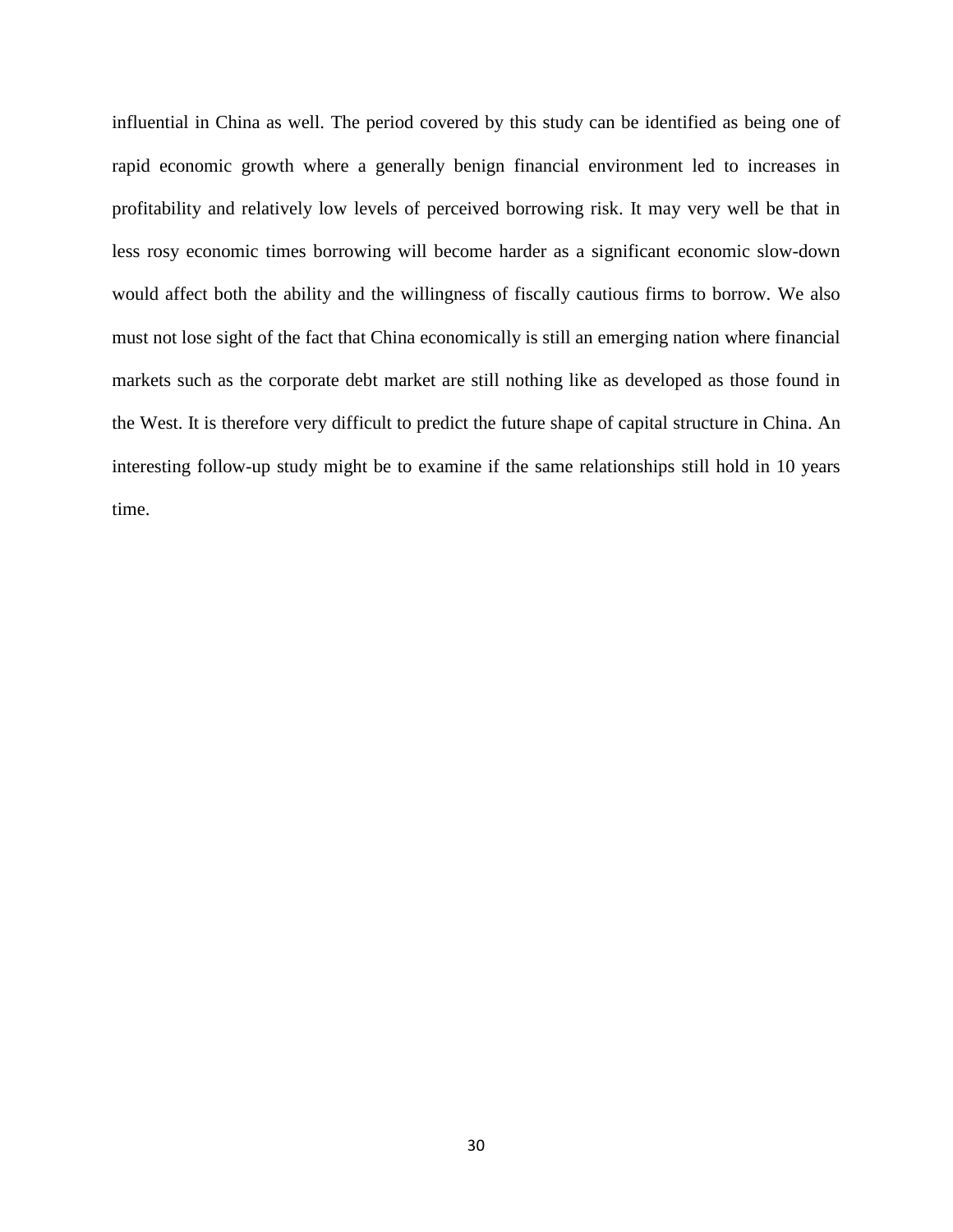## **References**

Almazan, A., and Molina, C. (2005), "Intra-Industry Capital Structure Dispersion", *Journal of Economics and Management Strategy,* Vol. 14, pp. 263-297.

Al-Najjar, B. and Taylor, P., (2008), "The relationship between capital structure and ownership structure: New evidence from Jordanian panel data", *Managerial Finance*, Vol. 34, pp. 919-933.

Bertrand, M*.,* and Schoar, A. (2003), "Managing with style: The effect of managers on firm policies", *Quarterly Journal of Economics*, Vol*.*118: pp. 1169*-*1208.

Baltagi, B.H., Griffin J.M. and Xiong, W. (2000), "To pool or not to pool: Homogeneous versus heterogeneous estimators applied to cigarette demand", *Review of Economics and Statistics,* Vol. 82, pp. 117-26.

Baker, H.K., Saadi, S., Dutta, S. and Gandhi, D. (2007), "The perception of dividends by Canadian managers: new survey evidence", *International Journal of Managerial Finance*, Vol. 3: pp. 70-91.

Cai, K., Fairchild, R. and Guney, Y. (2008), "Debt maturity structure of Chinese companies", *Pacific-Basin Finance Journal*, Vol. 16: pp. 268-297.

Chui A.C.W., Lloyd, A.E. and Kwok, C. C. Y. (2002), "The Determination of Capital Structure: Is National Culture a Missing Piece to the Puzzle", *Journal of International Business Studies*, Vol. 33, pp. 99-127.

Clogg, C., Petkova, E. and Shihadeh, E.S. (1992), "Statistical methods for analyzing collapsibility in regression models", *Journal of Educational Statistics*, Vol.17, pp. 51-74.

De Miguel, A. and Pindado K. (2001), "Determinants of capital structure: new evidence from Spanish panel data", *Journal of Corporate Finance,* Vol. 7, pp. 77-99.

Espahbodi, H., Espahbodi, P., Rezaee, Z. and Tehranian, H. (2002), "Stock price reaction and value relevance of recognition versus disclosure: the case of stock-based compensation", *Journal of Accounting and Economics*, Vol. 33, pp. 43-73.

Guney, Y., Li, L. and Fairchild, R. (2011), "The relationship between product market competition and capital structure in Chinese listed firms", *International Review of Financial Analysis,* Vol. 20: pp. 41-51.

Hale, G. (2007), "Prospects for China's Corporate Bond Market", *Federal Reserve Bank of San Francisco Economic Letter* 2007-07.

Hackbarth , D. (2008), "Managerial Traits and Capital Structure Decisions", *Journal of Financial and Quantitative Analysis*, Vol. 43, pp. 843-882.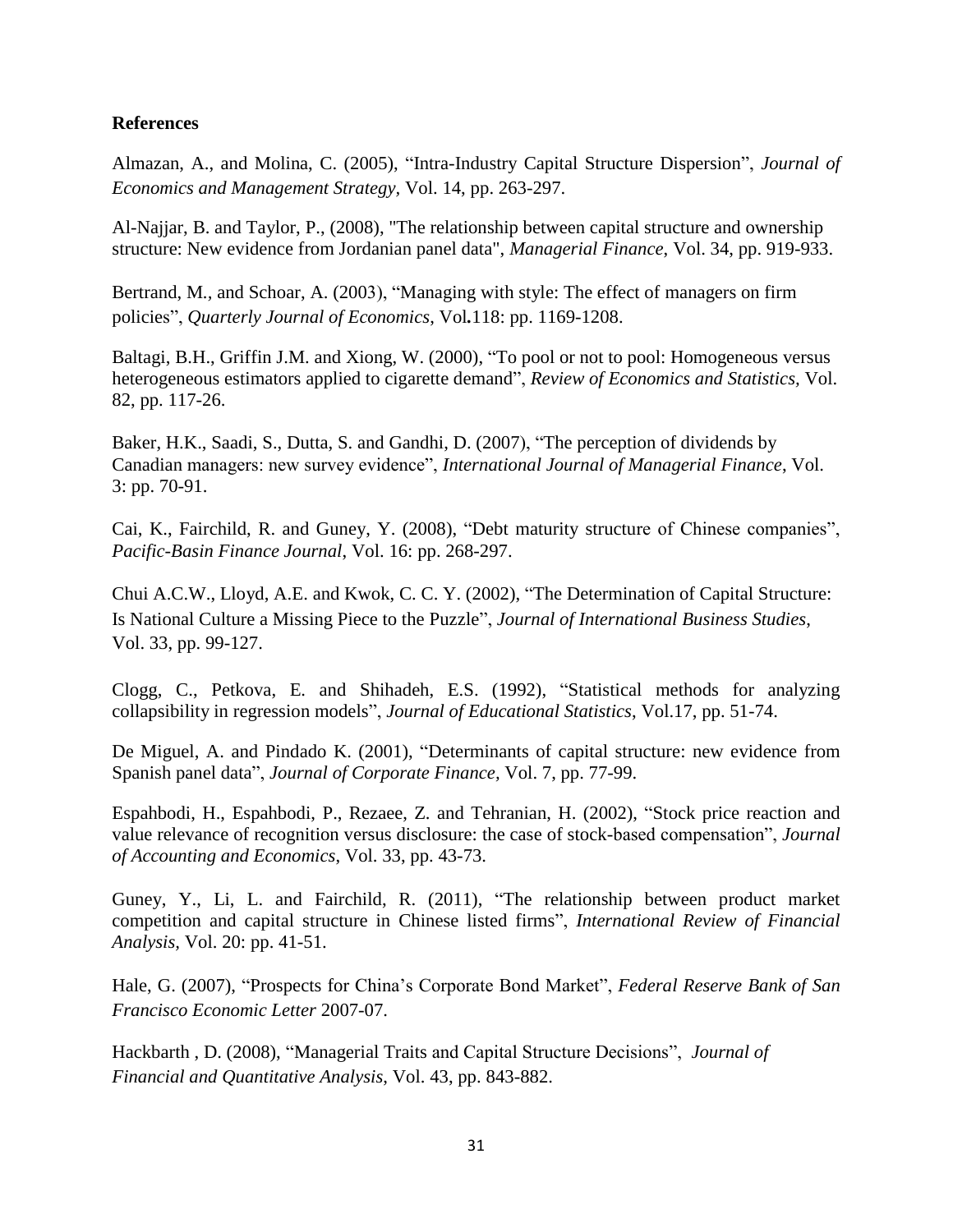Huang, G., and Song, F.M. (2006), "The Determinants of Capital Structure: evidence from China", *China Economic Review*, Vol. 17, pp. 14-36.

Jensen, M.C., and Meckling, W.H. (1976), "Theory of the firm: managerial behavior, agency costs and ownership structure", *Journal of Financial Economics,* Vol. 3, pp. 305-60.

Jensen, M.C. (1986), "Agency cost of free cash flow, corporate finance and takeovers", *American Economics Review*, Vol. 76, pp. 323-339.

Jong, A., Kabir, R. and Nguyen, T. (2008), "Capital structure around the world: the role of firmand country-specific determinants", *Journal of Banking and Finance*, Vol. 32, pp. 1954-1969.

Kai Li, K., Griffin. D., Yue, H. and Zhao, L. (2011), "The Determination of Capital Structure: Is National Culture a Missing Piece to the Puzzle?", *Journal of International Business Studies*, Vol. 42, pp. 477–503.

Lien, D., Lo, M. and Ni, J. (2012), "Selective asymmetric capital financing behaviour: preference towards equity financing", Annals of Financial Economics, available from: [www.worldscientific.com](http://www.worldscientific.com/) (accessed 10/31/12).

Liu, Q., Tian, G. and Wang, X. (2011), "The effect of ownership structure on leverage decision: new evidence from Chinese listed firms", *Journal of Asia Pacific Economy*, Vol. 16, pp. 254- 276.

Kim W.G. (1997), "The determinants of capital structure choice in the US restaurant industry", *Tourism Economics*, Vol. 3, pp. 329–340.

MacKay, P. and Phillips, G. (2005), "How does industry affect firm financial structure?", *The Review of Financial* Studies, Vol.18, pp. 1433-1466.

Myers, S.C. and Majluf, N.S. (1984), "Corporate financing and investment decisions when firms have information that investors do not have", *Journal of Financial Economics*, Vol. 13, pp. 187- 221.

Pesaran, M.H. and Smith, R. (1995), "Estimating long-run relationships from dynamic heterogenous panels", *Journal of Econometrics*, Vol. 68, pp. 79-113.

Remmers, L., Stonehill, A., Wright, R. and Beekhuisen T. (1974), "Industry and size as debt ratio determinants in manufacturing internationally", *Financial Management,* Vol. 3, pp. 24-32.

Sekely, W. and Collins, J. (1988), "Cultural influences on international capital structure", *Journal of International Business Studies*, Vol. 19, pp. 87-100.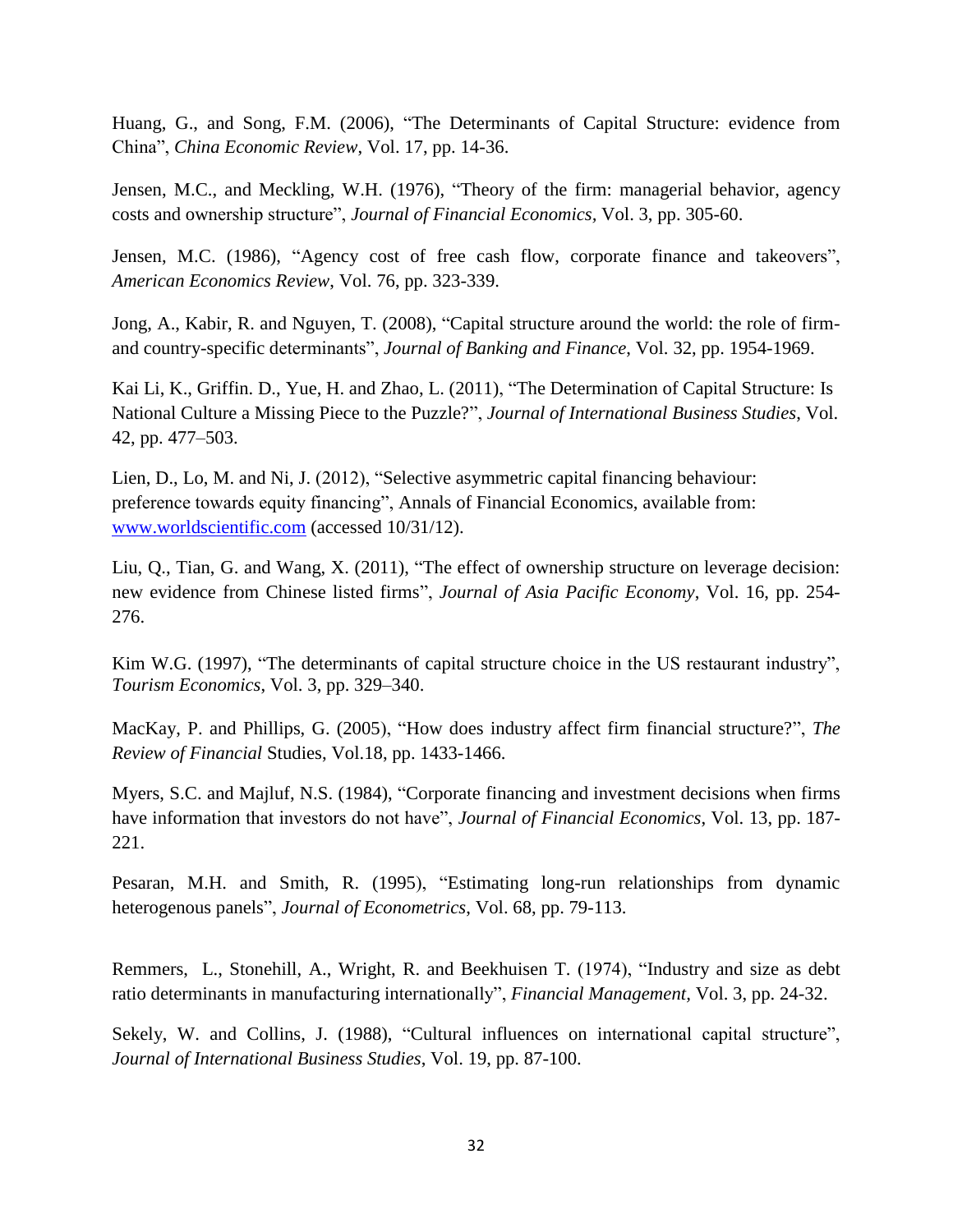Sheikh, N.A. and Wang, Z. (2011), "Determinants of capital structure: An empirical study of firms in manufacturing industry of Pakistan", Managerial Finance, Vol. 37, pp.117-133.

Talberge, M., Winge, C., Frydenberg, S. and Westgaard, S. (2008), "Capital structure across industries", *International Journal of the Economics of Business*, Vol. 15, pp. 181-200.

Titman, S., and Wessels, R. (1988), "The determinants of capital structure choice", *Journal of Finance*, Vol. XUII, pp. 1-19.

Tse, C.B. (2002), "Top Gearing", *Financial* Management, Chartered Institute of Management Accountants, pp.36-37.

Tse, C.B., and Rodgers, T. (2011), "Can corporate tax shields explain the long-term borrowing behaviour of Chinese listed firms?", *International Review of Financial Analysis*, Vol. 20, pp. 103-112.

Tung, R.L., and Baumann, C. (2009), "Comparing the attitudes toward money, material possessions and savings of overseas Chinese vis-a-vis Chinese in China: convergence, divergence or cross-vergence, vis-a-vis 'one size fits all' human resource management policies and practices", *International Journal of Human Resources Management*, Vol. 20, pp. 2382-2401.

Wald, J. (1999), "How firm characteristics affect capital structure: an international comparison", *Journal of Financial Research*, Vol. 22, pp. 161–187.

Wei, G. and Geng, M. (2008) "Ownership structure and corporate governance in China: some current issues", Managerial Finance, Vol. 34, pp. 934 – 952.

Woodruff, S. (2007), "Factors explaining debt capacity", *Management Research News,* Vol. 30, pp. 240-251.

Zhou, X. (2006), "China's corporate bond market development: lessons learned", *BIS Papers No. 26: Developing corporate bond markets in Asia*, Basle: Bank for International Settlements.